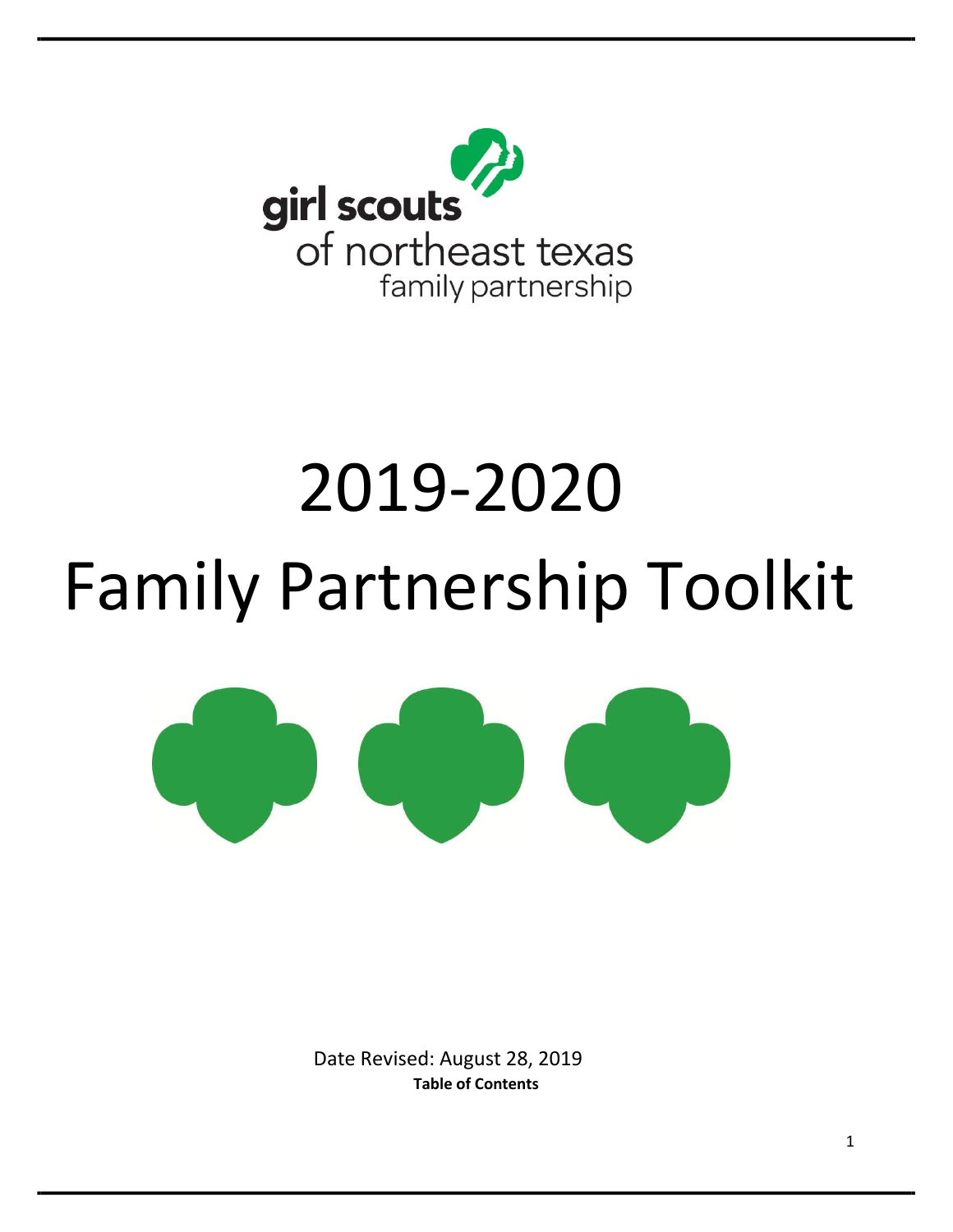

#### $\mathbf{1}$ **TABLE OF CONTENTS**

| $\overline{2}$ |         |  |  |  |
|----------------|---------|--|--|--|
|                | 2.1     |  |  |  |
|                | 2.2     |  |  |  |
|                | 2.3     |  |  |  |
| 3              |         |  |  |  |
|                | 3.1     |  |  |  |
| $\overline{4}$ |         |  |  |  |
|                | 4.1     |  |  |  |
|                | 4.2     |  |  |  |
|                | 4.3     |  |  |  |
|                | 4.4     |  |  |  |
|                | 4.5     |  |  |  |
| 5              |         |  |  |  |
|                | 5.1     |  |  |  |
|                | 5.2     |  |  |  |
|                | 5.3     |  |  |  |
| 6              |         |  |  |  |
|                | 6.1     |  |  |  |
|                | 6.1.1   |  |  |  |
|                | 6.2     |  |  |  |
|                | 6.3     |  |  |  |
|                | 6.3.1   |  |  |  |
|                | 6.3.2   |  |  |  |
|                | 6.3.3   |  |  |  |
|                | 6.3.4   |  |  |  |
| 7              |         |  |  |  |
| 8              |         |  |  |  |
| 9              |         |  |  |  |
|                |         |  |  |  |
|                |         |  |  |  |
|                | 10.1    |  |  |  |
|                | 10.1.1  |  |  |  |
|                | 10.1.2  |  |  |  |
|                | 10.1.3  |  |  |  |
|                | 10.1.4  |  |  |  |
|                | 10.1.5  |  |  |  |
|                | 10.1.6  |  |  |  |
|                | 10.1.7  |  |  |  |
|                | 10.1.8  |  |  |  |
|                | 10.1.9  |  |  |  |
|                | 10.1.10 |  |  |  |
|                | 10.2    |  |  |  |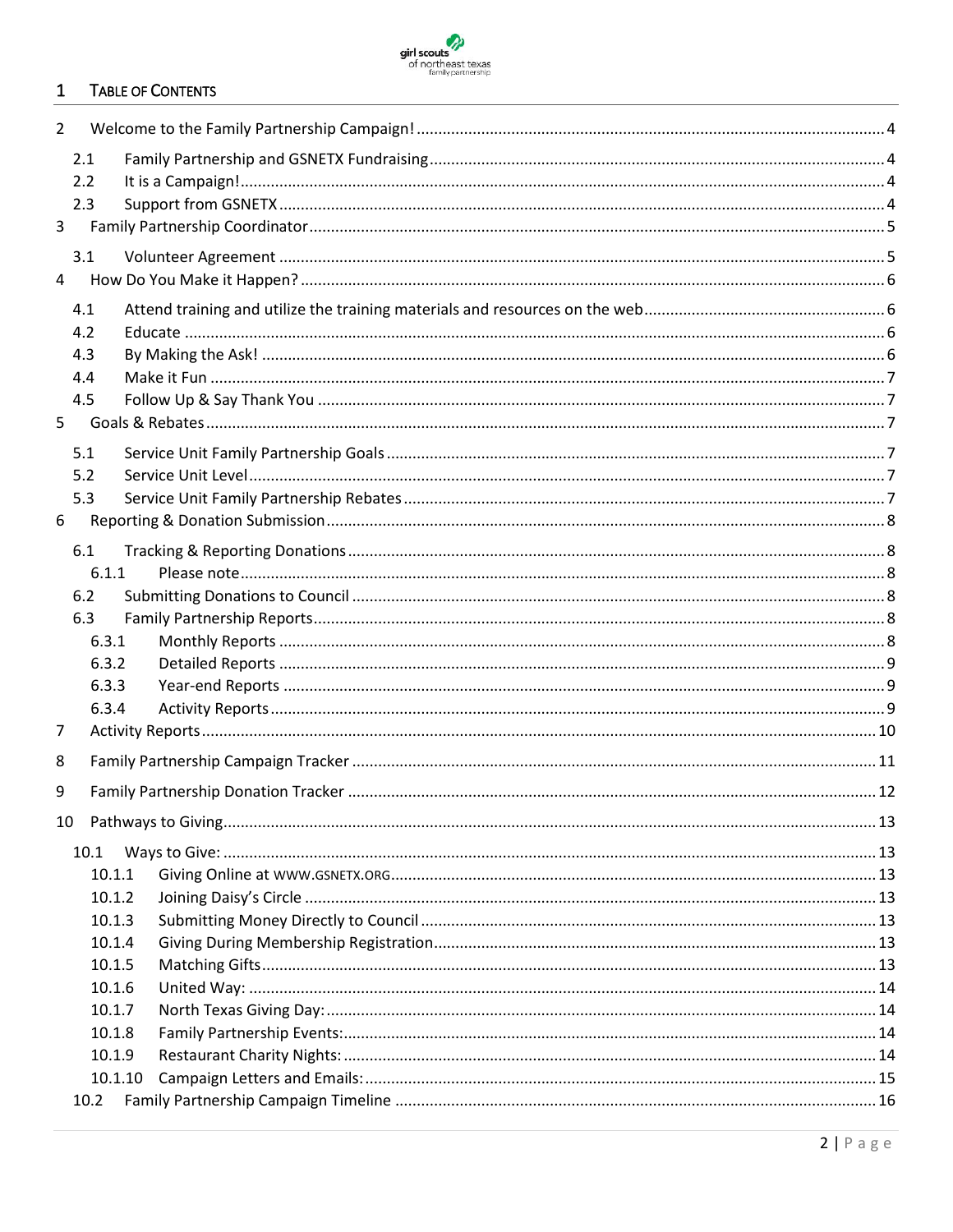

| 10.3   |         |                                                                                           |  |
|--------|---------|-------------------------------------------------------------------------------------------|--|
| 10.3.1 |         |                                                                                           |  |
| 10.3.2 |         | Why should I give? I have already given so much to Girl Scouts, why should I give more?17 |  |
| 10.3.3 |         |                                                                                           |  |
| 10.3.4 |         |                                                                                           |  |
| 10.3.5 |         |                                                                                           |  |
| 10.3.6 |         |                                                                                           |  |
| 10.3.7 |         |                                                                                           |  |
| 10.3.8 |         |                                                                                           |  |
| 10.3.9 |         |                                                                                           |  |
|        | 10.3.10 | How much does it cost to provide the Girl Scout leadership program to our girls? 18       |  |
|        | 10.3.11 |                                                                                           |  |
| 10.4   |         |                                                                                           |  |
| 11     |         |                                                                                           |  |
| 11.1   |         |                                                                                           |  |
| 11.2   |         |                                                                                           |  |
| 11.3   |         |                                                                                           |  |
| 11.4   |         |                                                                                           |  |
| 11.5   |         |                                                                                           |  |
| 11.6   |         |                                                                                           |  |
|        |         |                                                                                           |  |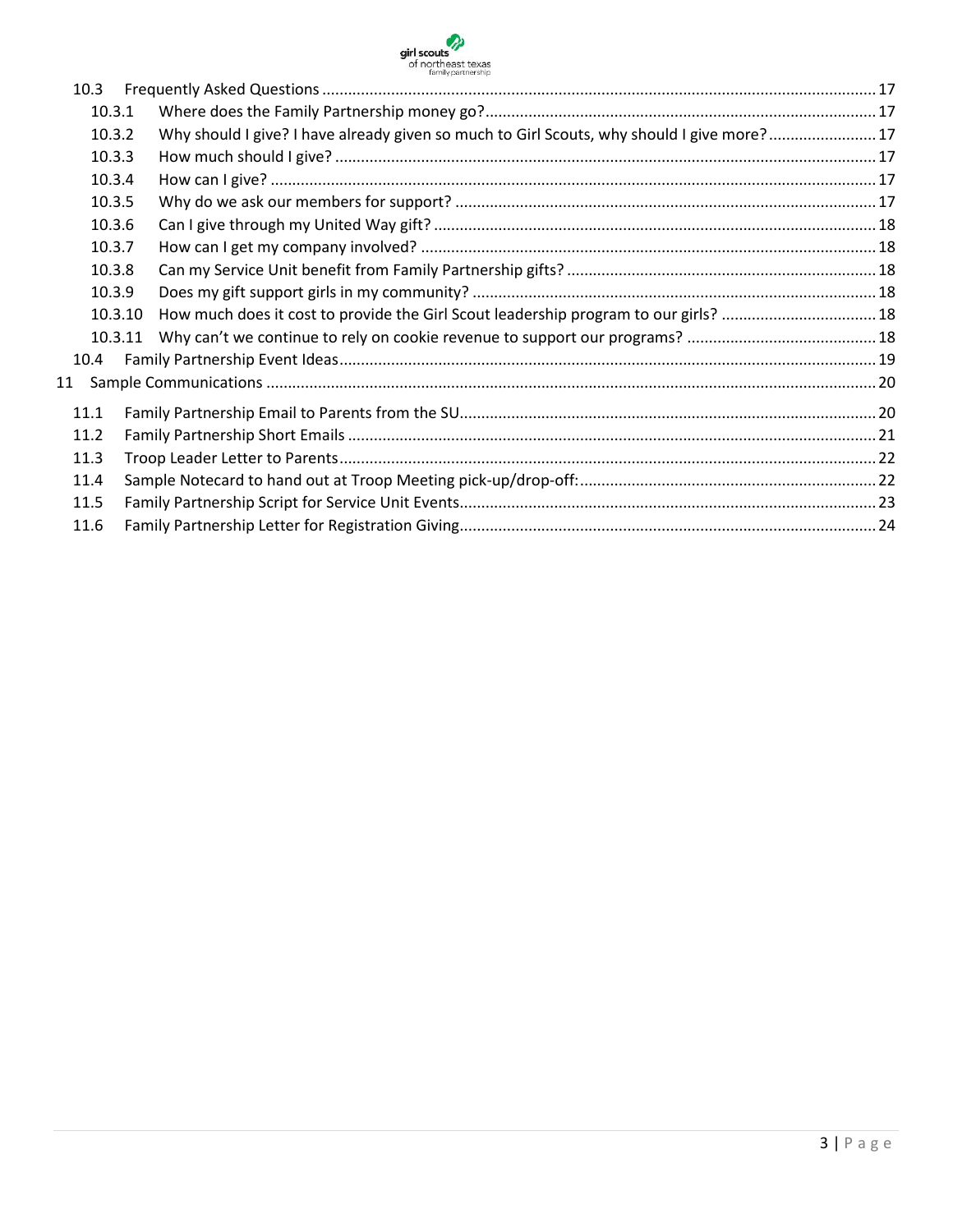<span id="page-3-0"></span>

Thank you for agreeing to serve as the Family Partnership Coordinator for your Girl Scouts Service Unit! Your role is crucial in developing the resources necessary to ensure girls receive  $21<sup>st</sup>$  Century programming building courage, confidence and character along the way.

Families of our girls understand the impact of Girl Scouting better than anyone. Family Partnership is the Girl Scouts of Northeast Texas annual campaign that allows families to invest further in the mission providing critical funding for our Council including:

- Supporting and organizing Girl Scout Troops
- Girl Scout leader training
- Maintenance at our camps
- Development of new programs and program events
- Support of our seven Girl Scout Service Centers

Financial contributions to the Family Partnership Campaign stay 100% local providing monetary support for continued growth of a quality Girl Scout program.

With the support of you and our Girl Scout families, we will increase the amount of funding we have available to provide an amazing leadership experience for our girls**!**

# <span id="page-3-1"></span>2.1 FAMILY PARTNERSHIP AND GSNETX FUNDRAISING

Family Partnership is a fundraising campaign that is run by adult volunteers with the support from the GSNETX fundraising staff. Because families see a direct result in their Girl Scout(s), they are able to realize the impact of their investment firsthand. Through the Family Partnership campaign we are able to maintain and improve our Girl Scout programs, camps and facilities to ultimately provide the best leadership experience for our girls across the 32 counties served.

# <span id="page-3-2"></span>2.2 IT IS A CAMPAIGN!

Each Service Unit will set a goal for the campaign that will be tracked by GSNETX from **June 1st** through **May 31st** . Reports and results will be emailed to the Family Partnership Coordinator & Service Unit Manager on a monthly basis. If your Service Unit does not have a Family Partnership Coordinator, please email the GSNETX Fund Development Coordinator (listed below) with the volunteer who should receive these communications.

# <span id="page-3-3"></span>2.3 SUPPORT FROM GSNETX

We are here to support you! We offer trainings, monthly progress updates, and Fund Development support staff. Your contact is Ann Hoekman, Fund Development Coordinator.

Ann Hoekman | Fund Development Coordinator| Email: ahoekman@gsnetx.org |Phone: (972) 349-2431 6001 Summerside Drive| Dallas, TX 75252 | Secure Fax: (844) 816-9056 We look forward to working with you!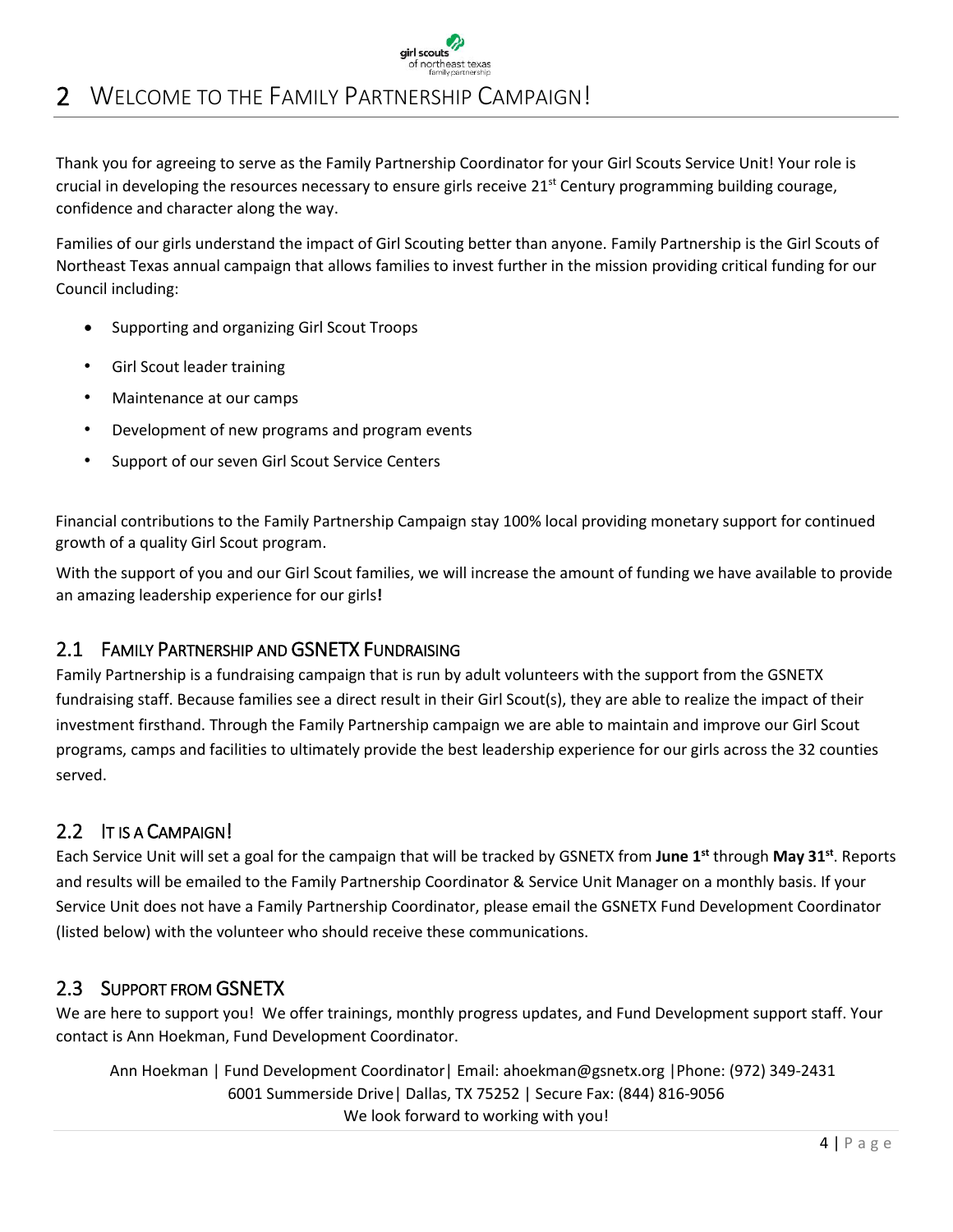# <span id="page-4-0"></span>3 FAMILY PARTNERSHIP COORDINATOR

# <span id="page-4-1"></span>3.1 VOLUNTEER AGREEMENT

**Volunteer Role Summary:** Be a champion for girls! Encourage Girl Scout families and volunteers to make a financial investment in the girls of Girl Scouts of Northeast Texas through the Family Partnership Campaign.

**Volunteer Role supported by:** Fund Development Coordinator, Service Unit Team Members, Recruitment Team members and other appropriate GSNETX staff.

girl scouts of northeast texas

#### **Volunteer Role Guidelines:**

- $\Box$  Have current GSUSA registration and valid security status.
- Ensure that compliance with the regulations governed by the following is met: *GSUSA Volunteer Essentials and Safety Activity Checkpoints, and GSNETX Policies and Procedures*.
- □ Attend GS Service Unit Overview Training and Family Partnership Coordinator Training & webinars as needed to support continued effectiveness.
- $\Box$  Support Family Partnership with a personal contribution.
- $\Box$  Contact all Troops within the Service Unit to encourage their participation in the Family Partnership Campaign. Support their Troop-level campaign efforts or leads the efforts at the Troop-level so that all parents/guardians are asked to participate.
- $\Box$  Communicate and support any Troop-level Family Partnership volunteers.
- $\Box$  Strive for a goal of 100% Family Partnership. Ask while respecting that giving is a personal decision.
- $\Box$  Encourage Service Unit wide participation in council-led Family Partnership campaigns.
- $\Box$  Promote the Family Partnership Campaign to GS Service Unit volunteers, Troop volunteers, and parents/guardians.
- $\Box$  Follow up with non-participating Troops to encourage involvement in the campaign.
- $\Box$  Answer questions of volunteers, parents/guardians about Family Partnership.
- $\Box$  Communicate campaign success and challenges to volunteers in Service Unit.
- $\Box$  Communicate challenges and successes, as well as questions and resource needs, to the Fund Development Coordinator at GSNETX, or to the Membership Specialist in the area.
- $\Box$  Share best practices with the Fund Development & Event Coordinator and other Family Partnership Coordinators.
- $\Box$  Is aware of Family Partnership rebates and goals.
- $\Box$  Is aware of the pass-through process.
- $\Box$  Ensure that all donations are kept confidential.
- $\Box$  Says thank you to all participants and volunteers.
- $\Box$  This position requires financial responsibility and careful recordkeeping.

Girl Scouts of Northeast Texas volunteers are not employees of GSNETX and will not receive compensation for time or resources through volunteer roles.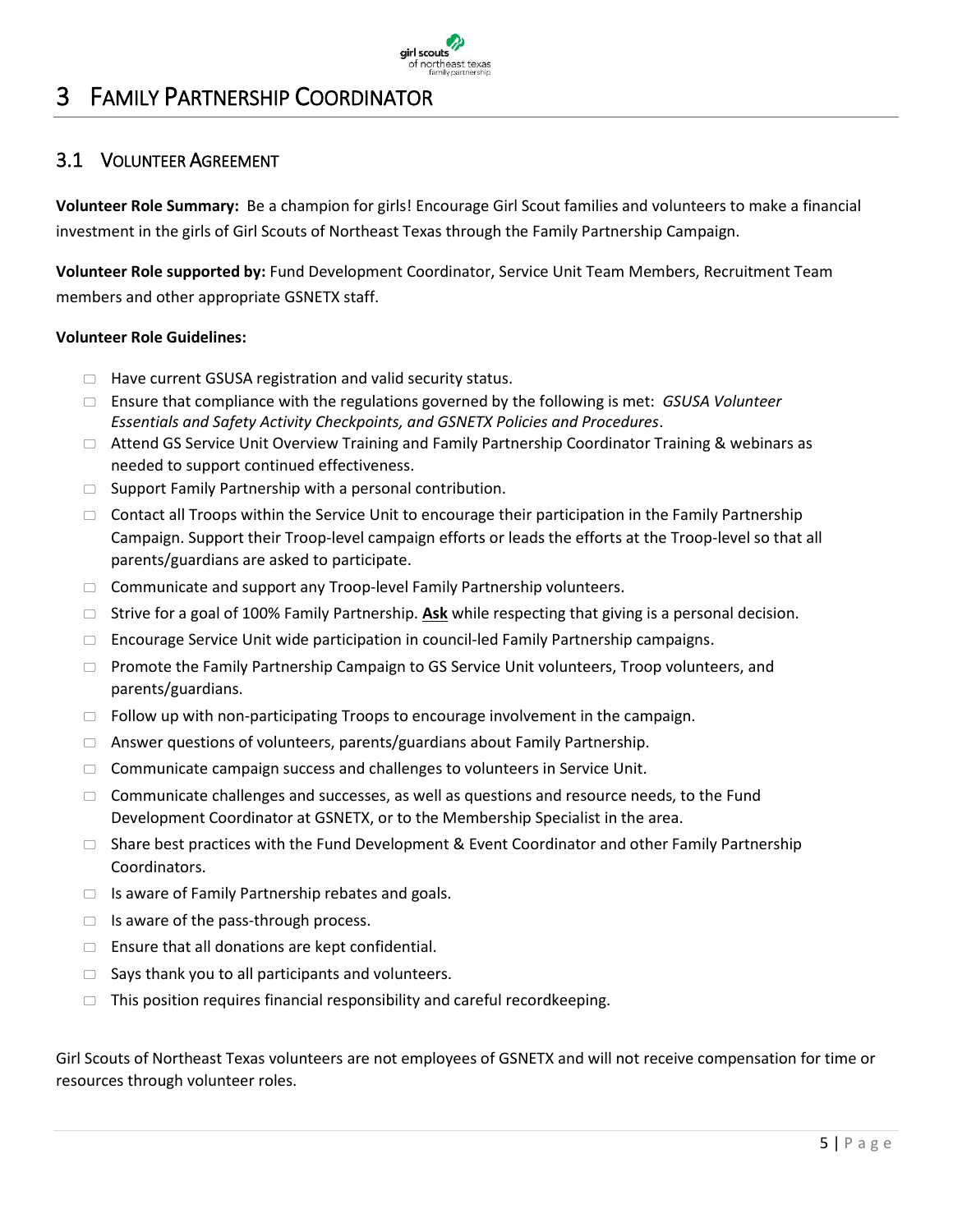# girl scouts of northeast texas

# <span id="page-5-0"></span>4 HOW DO YOU MAKE IT HAPPEN?

# <span id="page-5-1"></span>4.1 ATTEND TRAINING AND UTILIZE THE TRAINING MATERIALS AND RESOURCES ON THE WEB

We will host a Family Partnership Campaign training at Kickoff and additional trainings throughout the year as needed. Please plan on attending to learn more about your role, keep up to date about upcoming Family Partnership opportunities and campaigns, and to collaborate about best practices with other coordinators. The Family Partnership Coordinator toolkit and materials will be available 24/7 on our website for you to reference, print, and use as needed.

To access the training materials on the GSNETX website, visit [www.gsnetx.org/suvolunteers](http://www.gsnetx.org/suvolunteers)[.](http://www.gsnetx.org/) The Family Partnership toolkit and other resources can be found under the "Volunteer" tab in the "Service Unit Volunteer" section.

Each council-wide fundraiser will have a toolkit that goes along with it.

# <span id="page-5-2"></span>4.2 EDUCATE

Put together a team to help you reach the Troop Leaders & families in your Girl Scout Service Unit – **you cannot do this alone**! With your team, begin to contact the Troop Leaders in your area to let them know the value of Family Partnership Campaign. Every family has their own story of how Girl Scouts has impacted their girl- have them share their story!

Ask the Troop Leader to assign a Family Partnership Coordinator for their Girl Scout Troop, if possible. If they are unable to do so, ask if you or your team members can attend their Girl Scout Troop meeting on a night that parents will be in attendance. Determine if you can make "the ask" at the meeting or if you need to add a letter/email to parents.

Utilize social media and email to promote awareness of how Girl Scouts is impacting the lives of girls and ask people to contribute.

There are lots of ways to give! Continue reading to find the best way for each person to give.

Finally, don't hesitate to reach out to ask if the Fund Development team can attend a meeting to educate your Service Unit about Family Partnership.

# <span id="page-5-3"></span>4.3 BY MAKING THE ASK!

The **#1** reason people don't give is because they weren't asked. So, let's ask 100% of our families to consider investing in Girl Scouts. Some will give and some won't, but all will understand the critical need we have to support our girls. It's not as scary as it sounds! A few tips:

- Give before you ask others to join you in supporting Girl Scouting.
- Remember, you're not asking for yourself, you are asking for the girls.
- Share your own Girl Scout story and why you give.
- Remember, giving is always a personal decision.
- Ask each family to consider an investment of \$10 a month for our girls.
- Remind those who choose to give through United Way to let us know.
- Remind those whose companies match their gift to fill out the paperwork.

"The ask" can be made at Girl Scout Service Unit meetings, VIP meetings, or at Girl Scout Troop meetings – anywhere there are parents, guardians, and other family members present. A friendly follow up by letter or email always helps. Many Service Units also add on an amount to a Service Unit event fee to help support the campaign. Use the Frequently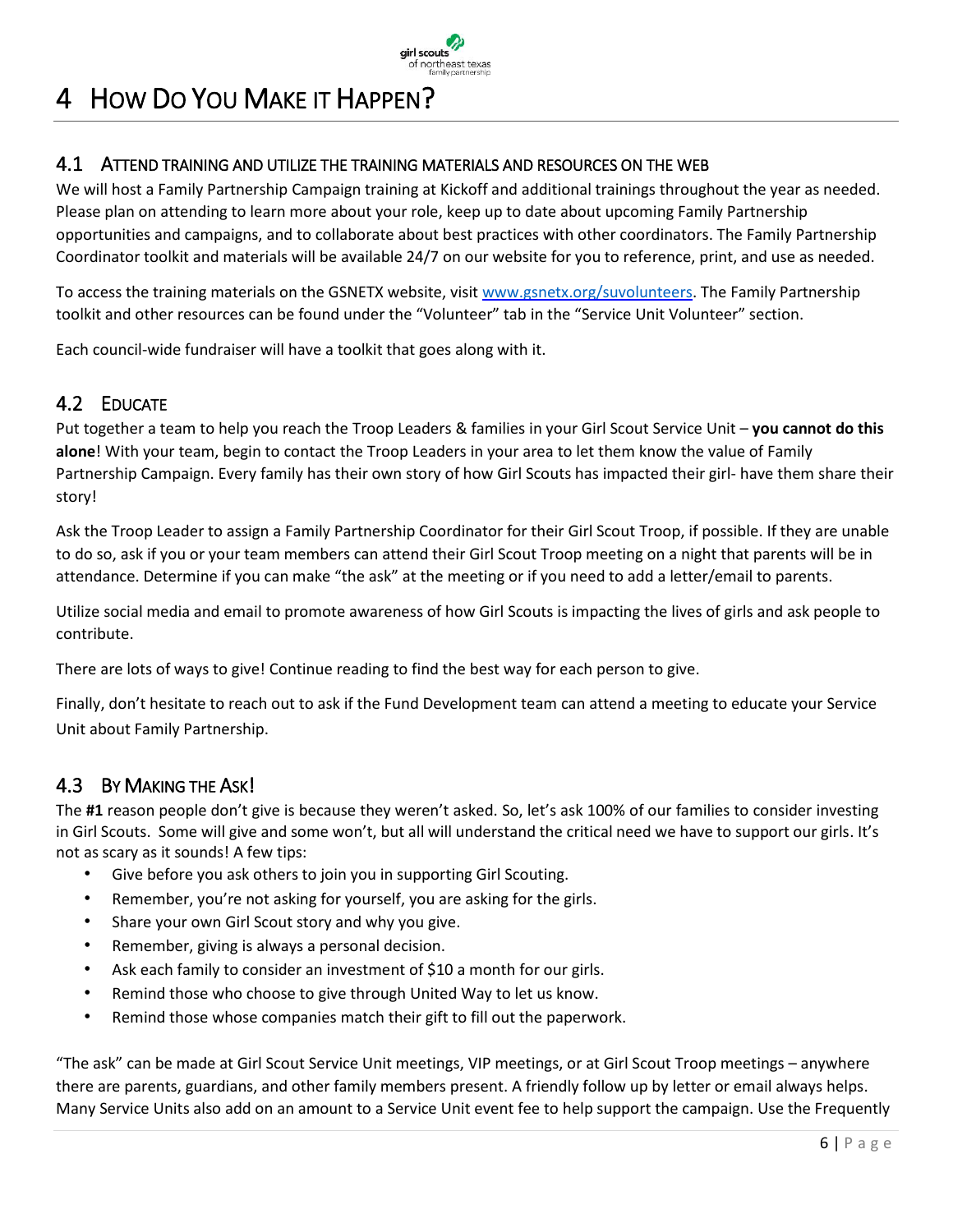

Asked Questions section to prepare and help answer questions. Feel free to call or email the Fund Development Coordinator for help at any time.

# <span id="page-6-0"></span>4.4 MAKE IT FUN

Consider holding a contest for those who turn their gifts in by a certain date. Once the campaign is over and families have made their investment, consider fun activities to engage the families (who knows, it may be an opportunity to bring in a bit more money). Be sure to celebrate your success. Share the big number that has been raised at the end of the campaign. You should be proud!

This year, we will have some fun BIRTHDAY fundraising opportunities around Juliette Gordon Low's Birthday and Girl Scout's Birthday. Make sure to participate, and have fun educating parents and girls about the history of Girl Scouts!

Monthly giving is a great way to support Girl Scouts. Monthly Givers join Daisy's Circle.

# <span id="page-6-1"></span>4.5 FOLLOW UP & SAY THANK YOU

Be sure to track which Girl Scout Troops have participated and which haven't and follow up as necessary. The sooner the gifts are turned in, the better. Online gifts are the best way to do this! Follow up with new members throughout the year. Share your successes and your challenges with council – we want to know what is working and what isn't.

Last, but not least, **SAY THANK YOU** to the Girl Scout Troop Leaders and to the parents. Ask the Fund Development Coordinator for some fun ways to say THANKS.

# <span id="page-6-2"></span>5 GOALS & REBATES

# <span id="page-6-3"></span>5.1 SERVICE UNIT FAMILY PARTNERSHIP GOALS

The goal is chosen by the Service Unit based upon pre-set levels (below). There will be a mid-year review in December by the Family Partnerships Coordinator and the Fund Development Coordinator to reassess goal level adjust accordingly.

# <span id="page-6-4"></span>5.2 SERVICE UNIT LEVEL

The following are available levels for the Service Unit to choose from for their upcoming year. \$250-\$499 (For SUs with less than 50 girls)

- $\bullet$  \$500 \$1,500
- $\bullet$  \$1,501 \$4,000
- $\bullet$  \$4,001 \$7,000
- $\bullet$  \$7,001 \$10,000
- $$10,001 +$

<span id="page-6-5"></span>The level must be selected by May 15<sup>th</sup> and may not be changed until the review period in December.

# 5.3 SERVICE UNIT FAMILY PARTNERSHIP REBATES

Service Units that meet or exceed their Family Partnerships goals will qualify as follows for rebates:

- Hit or exceed goal: 15% rebate
- Exceed \$10,000: 25% rebate
- Unable to achieve goal: 5% rebate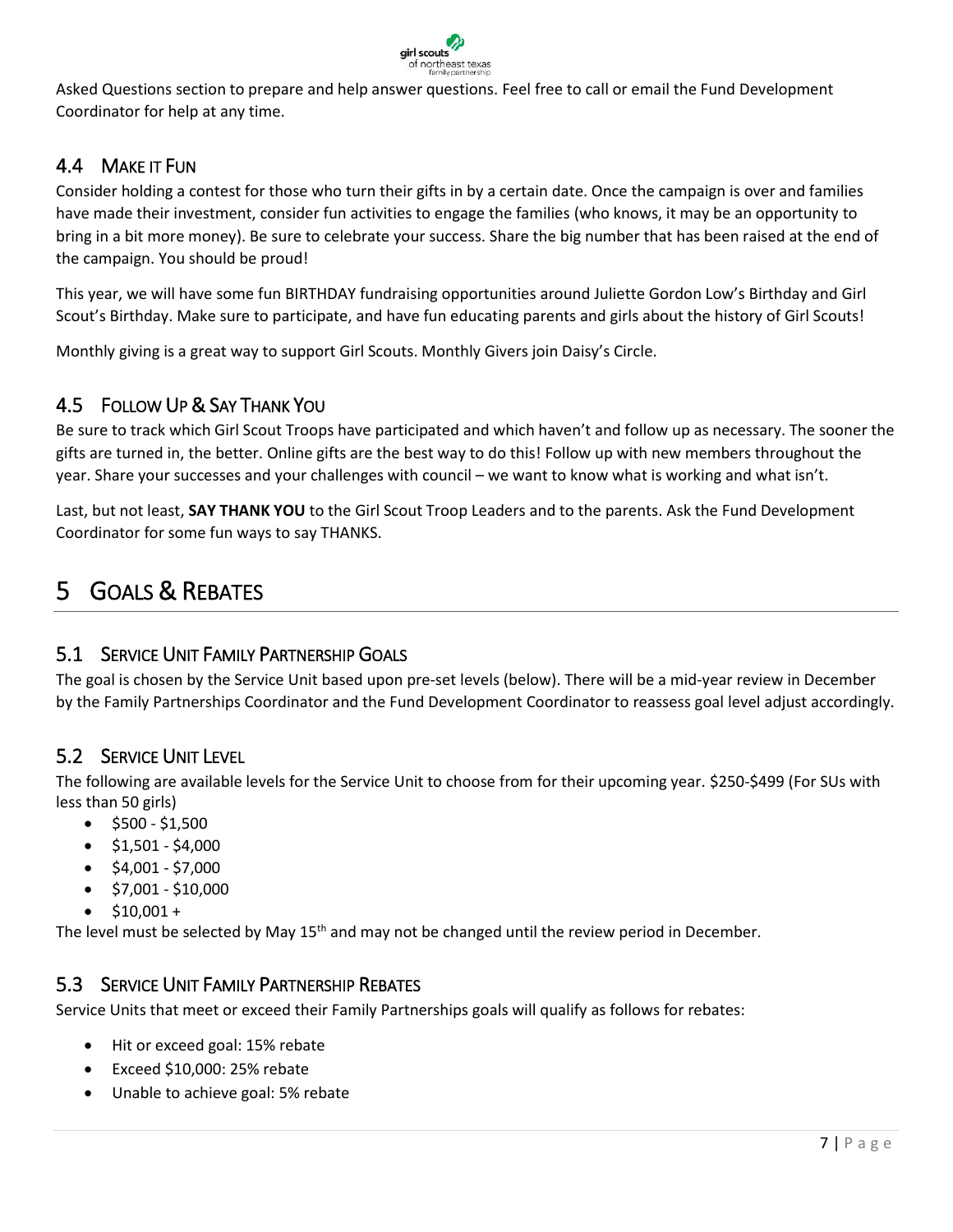

# <span id="page-7-0"></span>6 REPORTING & DONATION SUBMISSION

# <span id="page-7-1"></span>6.1 TRACKING & REPORTING DONATIONS

The Family Partnership Coordinator will be responsible for collecting, recording, and submitting donations raised through Service Unit activities to the Fund Development department in a timely manner. A sample tracking sheet for recording donations has been included in this toolkit. **A copy of the tracking sheet should be submitted with checks and cash to the Fund Development Department.** The tracking sheet will also allow the Family Partnership Coordinator to better track Troop participation and can be used for Service Unit and Troop level recognition activities that take place at Service Unit Meetings. All payroll and United Way donations will be tracked by the Fund Development department as the funds are paid to Council. The monthly Family Partnership report will reflect these donations once the donation has been received by Council.

# <span id="page-7-2"></span>6.1.1 Please note

- All checks must be made out to **Girl Scouts of Northeast Texas** in order for them to be credited to Family Partnership. All funds should be mailed directly to the Fund Development Department within 7 days of receipt by the Service Unit.
- All money is counted towards your Family Partnership goal when it is received/deposited at GSNETX.
	- o NOTE: Bank processing times can vary, please allow ample time for each:
		- Paper Checks can take up to 48 hours to process
		- eChecks can take up to 2 weeks to process
		- Credit Cards can take up to 48 hours to process
- Payroll & United Way gifts take time to process through the right channels. Please keep track of these pledges. Due to processing by the agency some donations may take months or even years before GSNETX receives these funds..

# <span id="page-7-3"></span>6.2 SUBMITTING DONATIONS TO COUNCIL

All Family Partnership contributions, whether submitted individually or by the Family Partnership Coordinator, should be submitted with a Service Unit and/or Troop number. This will ensure that Troop participation is properly tracked and contributions are appropriately credited.

The best way to give is online! All online donations have the opportunity to designate your Troop & Service Unit number so that they are credited towards your Family Partnership Campaign.

# <span id="page-7-4"></span>6.3 FAMILY PARTNERSHIP REPORTS

Fund Development staff will provide reports detailing revenue totals to the Family Partnership Coordinators based on the explanations below. Please see below for report details.

# <span id="page-7-5"></span>6.3.1 Monthly Reports

Reports will be generated and sent out to Family Partnership Coordinators/ Service Unit Managers at the beginning of each month with the exception of the month of May, in which a monthly and mid-month report will be sent to all Family Partnership Coordinators and Service Unit Managers.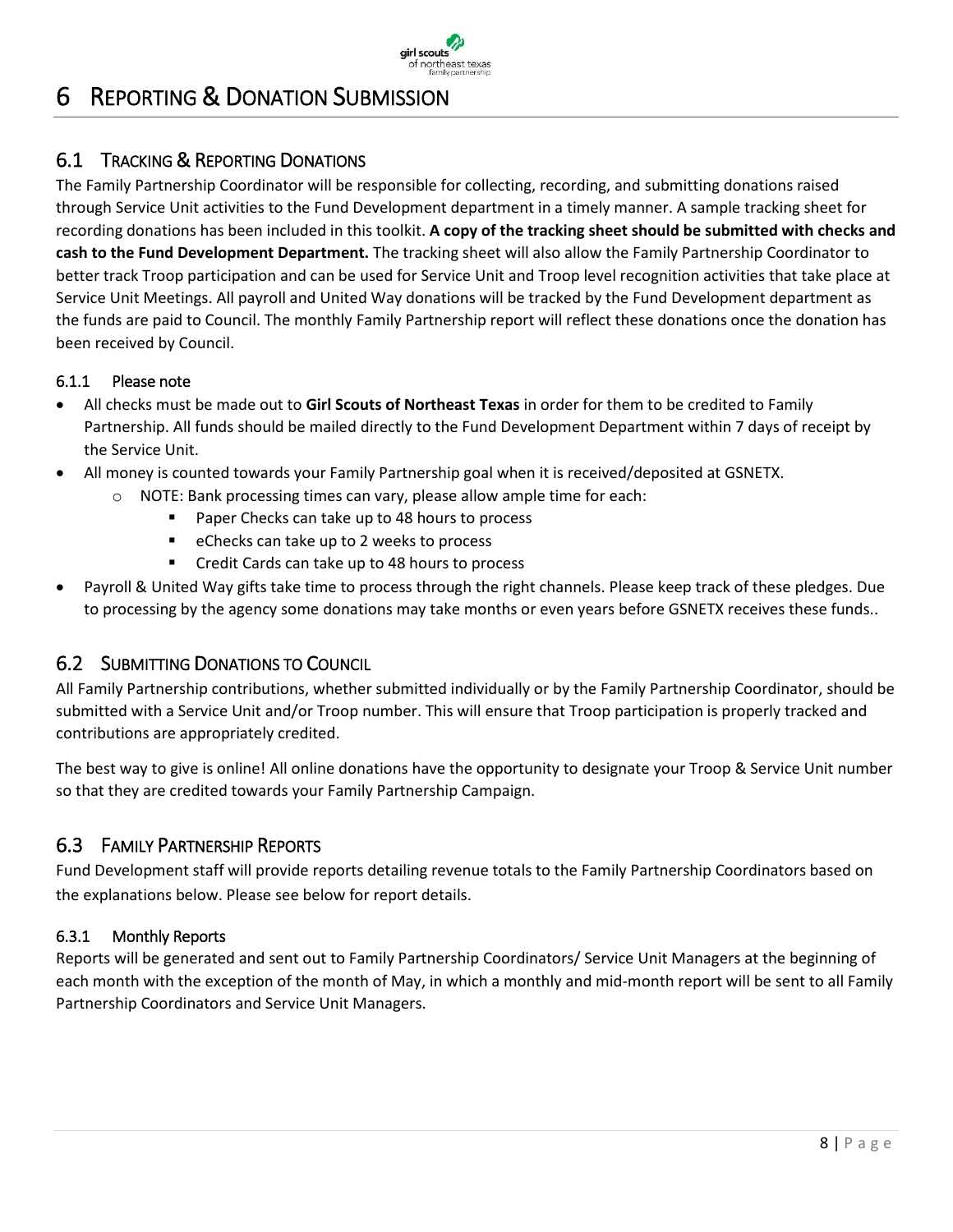

# <span id="page-8-0"></span>6.3.2 Detailed Reports

Detailed reports will be provided upon request. Please send all requests for detailed reports as a response to the monthly report. Detailed reports will include: Service Unit, Troop number, date, and the amount of each gift. In an effort to maintain the confidentiality of our generous contributors, individual names will not be included in detailed reports. Request for detailed reports can be submitted to the Fund Development Coordinator after the monthly report has been sent. Please limit requests to once per month. Please allow two full business days for detailed report requests.

#### <span id="page-8-1"></span>6.3.3 Year-end Reports

The Family Partnership Campaign ends on May 31<sup>st</sup> of each year. A year-end totals and participation report will be sent to each Family Partnership Coordinator by June 30<sup>th</sup> via email.

#### <span id="page-8-2"></span>6.3.4 Activity Reports

We ask that all Family Partnership Coordinators submit activity reports to the Fund Development Coordinator at the mid-year and year-end checkpoints. Reports are intended to provide Fund Development a clear picture of activities that occur within the Service Units. Reports should include all Family Partnership events, events in which Family Partnership money is solicited, email or letter campaigns, fun and social events that include a Family Partnership component, and other activities in which money is earned for the campaign. A report template has been included in this toolkit. Please also notate participation in council-wide Family Partnership campaigns such as the Birthday campaigns or monthly giving.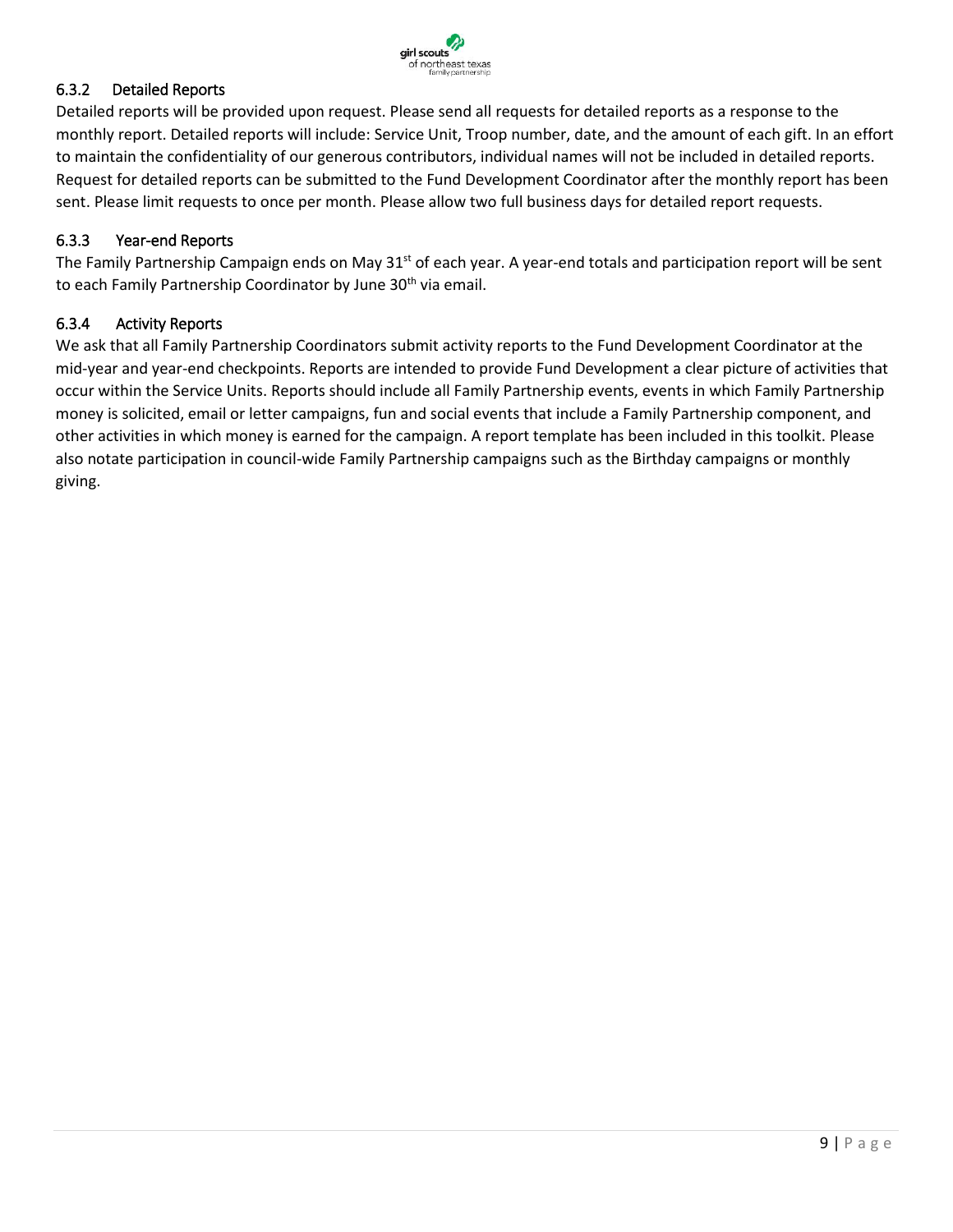

#### <span id="page-9-0"></span>**ACTIVITY REPORTS**  $\overline{7}$

Please keep a running list of all Family Partnership activities and events in which money is earned or requested. This form should be used to track all activities and submit to the Fund Development Coordinator, Ann Hoekman at ahoekman@gsnetx.org Please attach additional sheet as necessary.

| <b>Activity Report due dates</b><br>Midway Check-in: December 5th<br>Year-end Reports: June 15th |                                                                                                                       |
|--------------------------------------------------------------------------------------------------|-----------------------------------------------------------------------------------------------------------------------|
| Date: __________________                                                                         |                                                                                                                       |
|                                                                                                  |                                                                                                                       |
|                                                                                                  | Number of Attendees: ______________________ Amount Raised: _____________________                                      |
| <b>Event Details/ Success Stories:</b>                                                           |                                                                                                                       |
|                                                                                                  |                                                                                                                       |
| Date: _________________                                                                          |                                                                                                                       |
|                                                                                                  |                                                                                                                       |
|                                                                                                  | Number of Attendees: ____________________ Amount Raised: _______________________                                      |
| Event Details/ Success Stories:                                                                  |                                                                                                                       |
| Date: _________________                                                                          |                                                                                                                       |
|                                                                                                  |                                                                                                                       |
| Number of Attendees: _______________                                                             |                                                                                                                       |
| Amount Raised: ___________________                                                               |                                                                                                                       |
| <b>Event Details/ Success Stories:</b>                                                           |                                                                                                                       |
|                                                                                                  |                                                                                                                       |
| Date: _________________                                                                          |                                                                                                                       |
| Activity:                                                                                        |                                                                                                                       |
|                                                                                                  | Number of Attendees: ____________________ Amount Raised: _______________________                                      |
| Event Details/ Success Stories:                                                                  |                                                                                                                       |
|                                                                                                  | <u> 1989 - Johann Stoff, deutscher Stoff, der Stoff, der Stoff, der Stoff, der Stoff, der Stoff, der Stoff, der S</u> |
|                                                                                                  |                                                                                                                       |
| SU:                                                                                              |                                                                                                                       |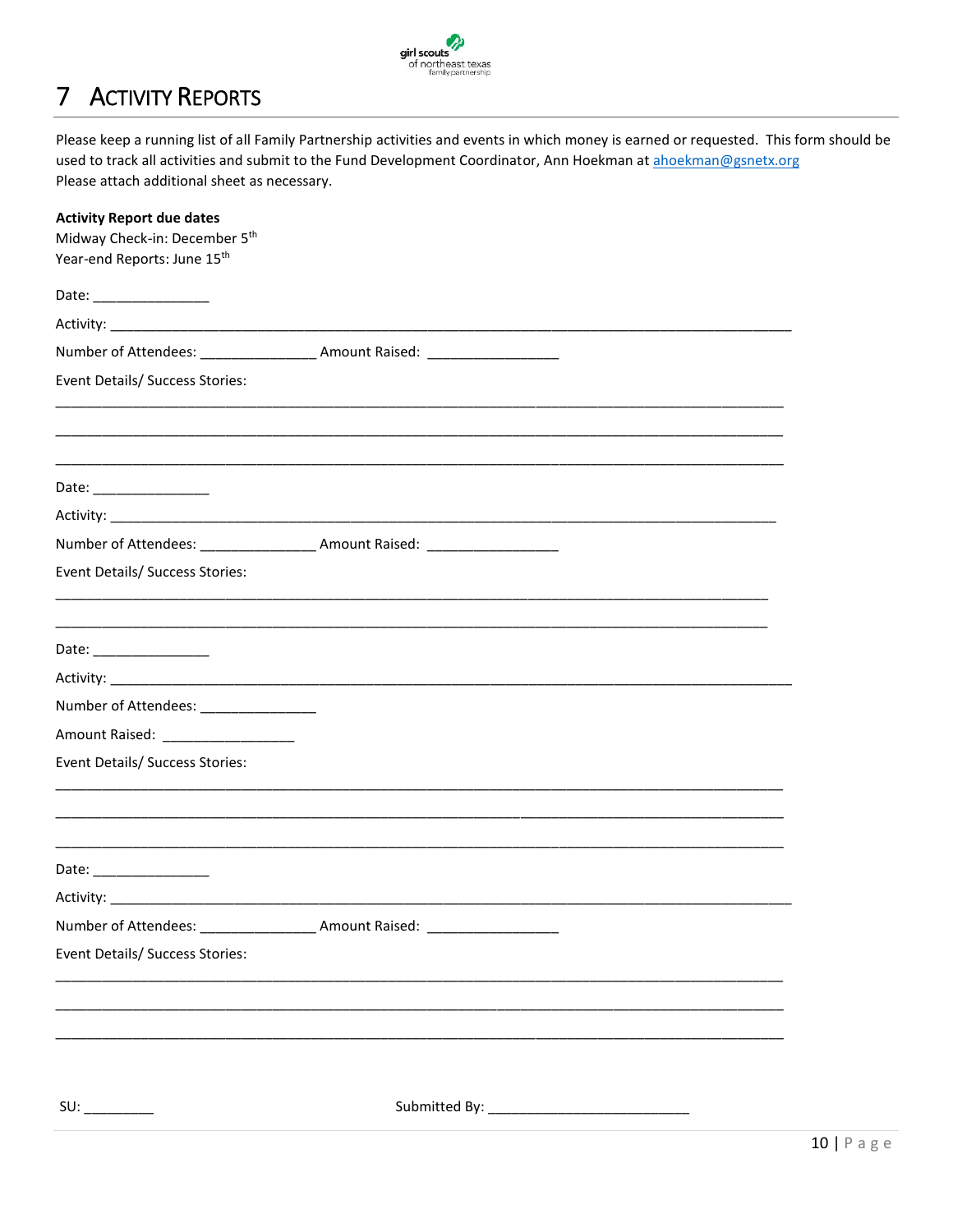

# <span id="page-10-0"></span>8 FAMILY PARTNERSHIP CAMPAIGN TRACKER

| <b>Activity/Email</b>                                                                    | Campaign             | Date(s)                     | <b>Promotion Notes</b>                                                                    | <b>Amount Spent</b>                                               | <b>Amount Raised</b>                  |
|------------------------------------------------------------------------------------------|----------------------|-----------------------------|-------------------------------------------------------------------------------------------|-------------------------------------------------------------------|---------------------------------------|
| Ex. Juliette Gordon<br>Low Birthday Email                                                | Birthday<br>Campaign | 10/6/16<br>email<br>sent    | Email sent to all Troop leaders for promotion @<br>meetings                               | $\overline{50}$                                                   | \$632.40                              |
| Ex. World Thinking<br>Day Event. \$7<br>ticket+\$3 Family<br>Partnership<br>contribution | General<br>Giving    | $2/22/17-$<br>event<br>date | \$3 Additional contribution for Family Partnership<br>distributed to all parents/leaders. | \$320 on event/ supplies.<br>\$1,160 raised with ticket<br>sales. | \$348.00 Family<br>Partnership profit |
|                                                                                          |                      |                             |                                                                                           |                                                                   |                                       |
|                                                                                          |                      |                             |                                                                                           |                                                                   |                                       |
|                                                                                          |                      |                             |                                                                                           |                                                                   |                                       |
|                                                                                          |                      |                             |                                                                                           |                                                                   |                                       |
|                                                                                          |                      |                             |                                                                                           |                                                                   |                                       |
|                                                                                          |                      |                             |                                                                                           |                                                                   |                                       |
|                                                                                          |                      |                             |                                                                                           |                                                                   |                                       |
|                                                                                          |                      |                             |                                                                                           |                                                                   |                                       |
|                                                                                          |                      |                             |                                                                                           |                                                                   |                                       |
|                                                                                          |                      |                             |                                                                                           |                                                                   |                                       |
|                                                                                          |                      |                             |                                                                                           |                                                                   |                                       |
|                                                                                          |                      |                             |                                                                                           |                                                                   |                                       |
|                                                                                          |                      |                             |                                                                                           |                                                                   |                                       |
|                                                                                          |                      |                             |                                                                                           |                                                                   |                                       |
|                                                                                          |                      |                             |                                                                                           |                                                                   |                                       |
|                                                                                          |                      |                             |                                                                                           |                                                                   |                                       |
|                                                                                          |                      |                             |                                                                                           |                                                                   |                                       |
|                                                                                          |                      |                             |                                                                                           |                                                                   |                                       |
|                                                                                          |                      |                             |                                                                                           |                                                                   |                                       |
|                                                                                          |                      |                             |                                                                                           |                                                                   |                                       |
|                                                                                          |                      |                             |                                                                                           |                                                                   |                                       |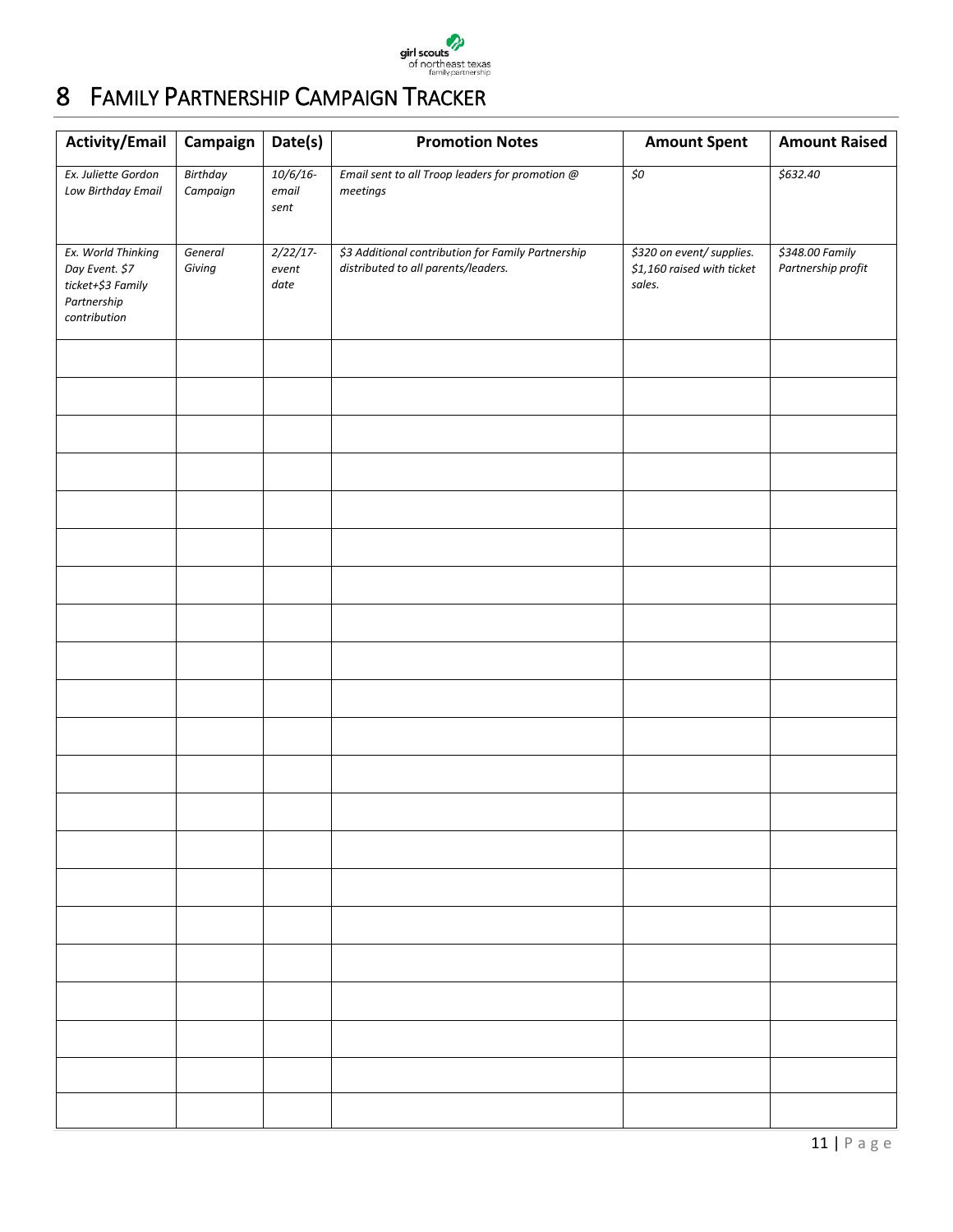

# <span id="page-11-0"></span>9 FAMILY PARTNERSHIP DONATION TRACKER

SU # \_\_\_\_\_\_\_\_\_\_\_\_\_\_\_\_\_\_ This form should be attached to all donations sent to Council

| <b>Troop</b> | <b>First Name*</b> | Last Name/ Company Name | <b>Gift Date</b> | <b>Gift Amount</b> |
|--------------|--------------------|-------------------------|------------------|--------------------|
|              |                    |                         |                  |                    |
|              |                    |                         |                  |                    |
|              |                    |                         |                  |                    |
|              |                    |                         |                  |                    |
|              |                    |                         |                  |                    |
|              |                    |                         |                  |                    |
|              |                    |                         |                  |                    |
|              |                    |                         |                  |                    |
|              |                    |                         |                  |                    |
|              |                    |                         |                  |                    |
|              |                    |                         |                  |                    |
|              |                    |                         |                  |                    |
|              |                    |                         |                  |                    |
|              |                    |                         |                  |                    |
|              |                    |                         |                  |                    |
|              |                    |                         |                  |                    |
|              |                    |                         |                  |                    |
|              |                    |                         |                  |                    |
|              |                    |                         |                  |                    |
|              |                    |                         |                  |                    |
|              |                    |                         |                  |                    |
|              |                    |                         |                  |                    |
|              |                    |                         |                  |                    |

**Only list adult names Total: \_\_\_\_\_\_\_\_\_\_\_\_** 

**Submitted By: \_\_\_\_\_\_\_\_\_\_\_\_\_\_\_\_\_\_\_\_\_\_\_\_\_\_\_\_\_**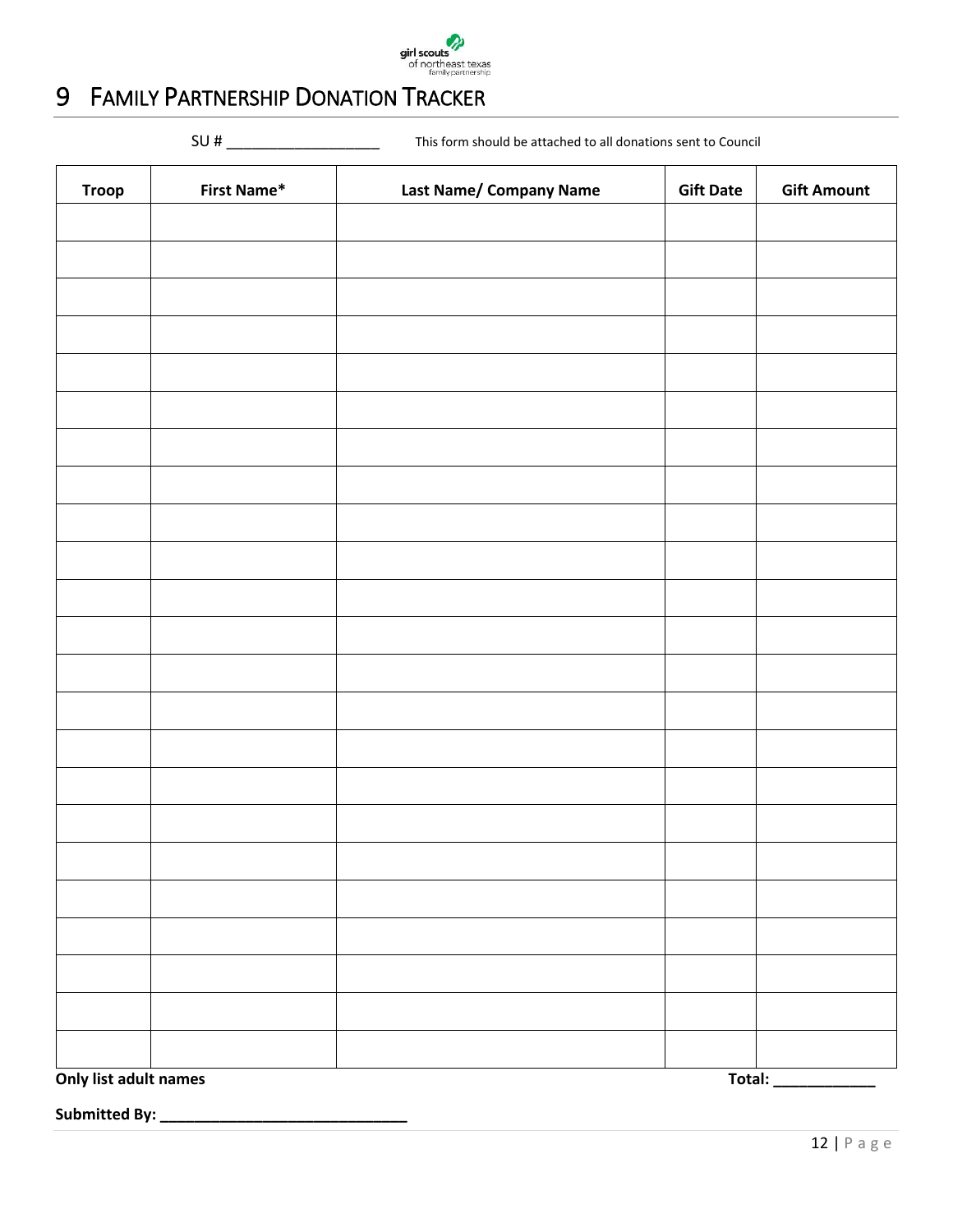# <span id="page-12-0"></span>10 PATHWAYS TO GIVING

# <span id="page-12-1"></span>10.1 WAYS TO GIVE:

- Online at WWW.GSNETX.ORG/[DONATE](http://www.gsnetx.org/donate)
- Monthly giving via credit card
- Mail a check to Council or submit directly to Family Partnership Coordinator
- Membership Registration Donation
- <span id="page-12-2"></span>• Matching Gifts

# 10.1.1 Giving Online at WWW.GSNETX.ORG

- United Way
- [NorthTexasGivingDay.org](https://www.northtexasgivingday.org/#npo/girl-scouts-of-northeast-texas) in September
- Host a Family Partnership Event
- Campaign Letter/Email
- Social Media

Online donations are an easy and secure way for families to contribute to the Family Partnership Campaign. Through online donations, families are able to identify the Service Unit and/or Troop they would like to receive credit for their donation.

girl scouts of northeast texas

# <span id="page-12-3"></span>10.1.2 Joining Daisy's Circle

Encourage monthly giving by supporting GSNETX through Daisy's Circle. Easily set up monthly payments at [www.gsnetx.org/donatenow](http://www.gsnetx.org/donatenow) to receive benefits starting at \$15 per month. These monthly donations are applied to the Service Unit's Family Partnership goal each month as they come in to Council.

# <span id="page-12-4"></span>10.1.3 Submitting Money Directly to Council

Family Partnership contributions can be mailed directly to Council. The Service Unit and Troop number must be identified either on the check or a separate note included with the check. All checks must be made out to Girl Scouts of Northeast Texas. Money can also be hand delivered to a member of the Fund Development team. **Please do not mail cash donations.** Donation envelopes can be provided for meetings & events.

Mailing Address: Girl Scouts of Northeast Texas Attn: Fund Development 6001 Summerside Drive Dallas, TX 75252

# <span id="page-12-5"></span>10.1.4 Giving During Membership Registration

Registration and Renewal periods are a great time to donate to Family Partnership. The option to contribute to Family Partnership while registering or renewing membership is available when registering online for individuals and for Troop renewals. Every paper registration form provides the opportunity to donate to Family Partnership and submit one payment that includes membership dues and a Family Partnership donation. This is a great opportunity to increase Troop participation and encourage all families to contribute to girls locally.

# <span id="page-12-6"></span>10.1.5 Matching Gifts

A matching gift is an excellent way to increase your contribution to Girl Scouts of Northeast Texas. Your gift could be matched dollar-for-dollar by your employer (spouses and retirees may also be eligible). Companies may also offer to match volunteer time contributed to nonprofit organizations through a volunteer incentive program. Some employers match gifts and volunteer time up to \$10,000 per calendar year! Contact your Human Resources Department today to see if your gift or volunteer time is eligible or visit WWW.GSNETX.ORG/[MATCHMYGIFT](http://www.gsnetx.org/matchmygift) [t](http://www1.matchinggifts.com/gsnetx/)o search our Matching Gifts database.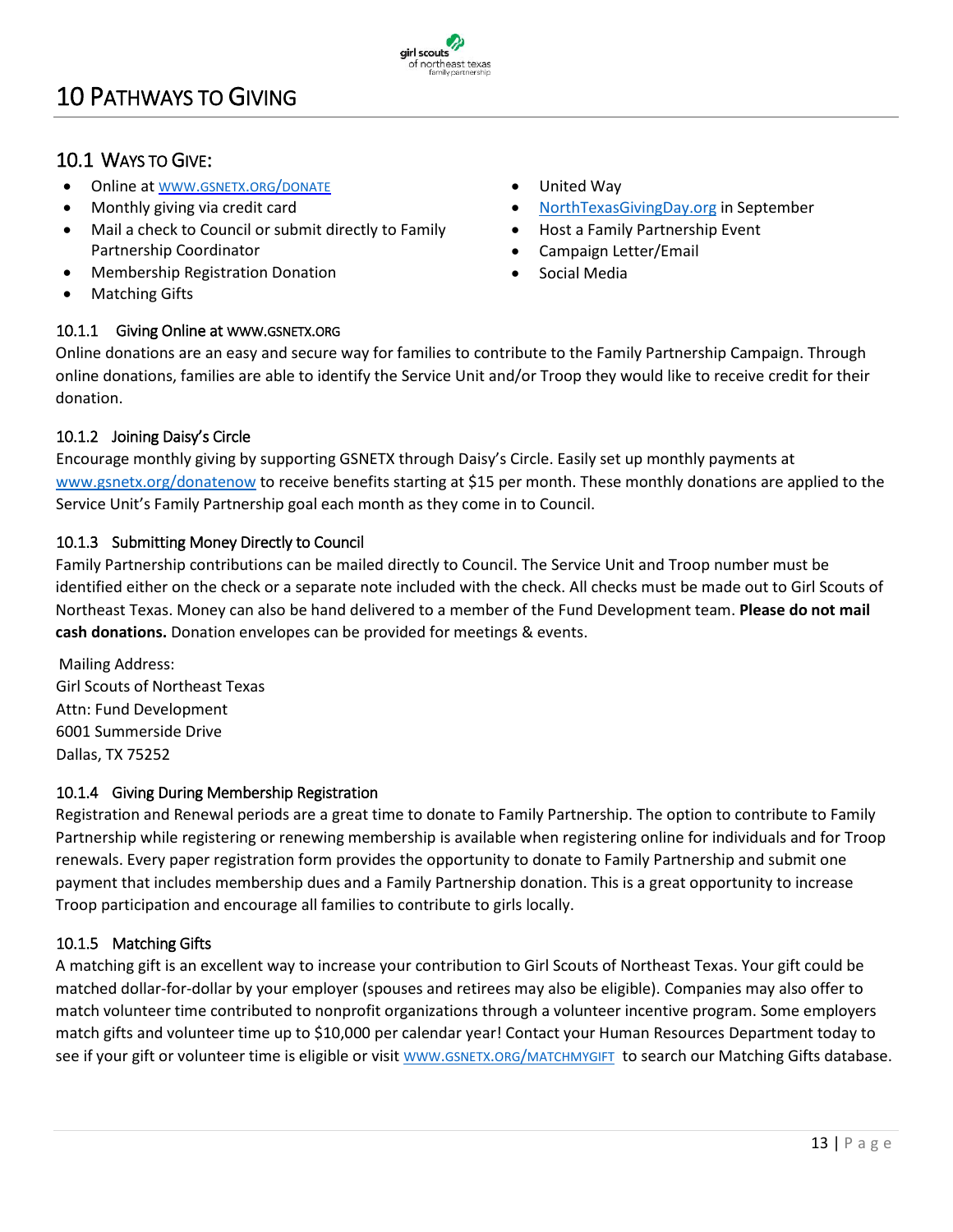

## <span id="page-13-0"></span>10.1.6 United Way:

We receive funds from United Ways across our 32 counties. If a donor's company runs a United Way campaign, they can choose to give their Family Partnership gift through that campaign. These donations are applied to the Service Unit's Family Partnership goal as they come in to Council. Many donations come through the system as 'anonymous' and therefore not attributed to a specific campaign. Please have parents/ donors/ Troop leaders send an email to [donations@gsnetx.org](mailto:donations@gsnetx.org) to research to ensure that donations are attributed correctly.

#### <span id="page-13-1"></span>10.1.7 North Texas Giving Day:

Every year during the month of September, Communities Foundation of Texas hosts North Texas Giving Day. On North Texas Giving Day, donors that make contributions of \$25 or more online via WWW.[NORTHTEXASGIVINGDAY](https://www.northtexasgivingday.org/#npo/girl-scouts-of-northeast-texas).OR[G](http://www.donorbridgetx.org/) benefit from matching funds provided by Communities Foundation of Texas. Donations can be made around the clock from 6:00 a.m. to midnight on the day of the event or prescheduled. The North Texas Giving Day will take place on **September 19, 2019.** WWW.[GSNETX](http://www.gsnetx.org/ntgd).ORG/NTGD

While the matching funds are not dollar for dollar, it is an excellent way to make every dollar go a little further. The matching amount will be determined after Giving Day by taking the total matching funds available as of Giving Day, and dividing the total amount of donations from the day to determine the percentage by which each donation will be matched. We are encouraging everyone to participate in North Texas Giving Day. More information will be provided at Kickoff and via email. Matched funds cannot be attributed to individual Family Partnership campaigns.

#### <span id="page-13-2"></span>10.1.8 Family Partnership Events:

Service Unit and Troop activities are a great time to educate parents and guardians about the benefits of Girl Scouting and ask them to support the Family Partnership Campaign. Contributions to the Family Partnership Campaign should be encouraged at all Service Unit and Troop meetings as well as sharing the benefits of Girl Scouting with our parents. Service Units and Troops can also participate in other money earning activities to raise money for Family Partnership.

#### <span id="page-13-3"></span>10.1.9 Restaurant Charity Nights:

Service Units and Troops can participate in restaurant spirit nights that provide the Troop or Service Unit with a percentage of the proceeds as a charitable contribution. The Fund Development Coordinator should be notified of all restaurant nights that take place if proceeds are intended to count towards the Service Unit's overall Family Partnership goal. Checks for all donations intended for Family Partnership must be made out to GSNETX and submitted directly to the Fund Development department with notation of the Service Unit that should receive credit. **Activity Approval Forms are necessary for these events.** If Fund Development staff is contacted about any potential restaurant nights, they will direct them to the Family Partnership Coordinator in the corresponding Service Unit.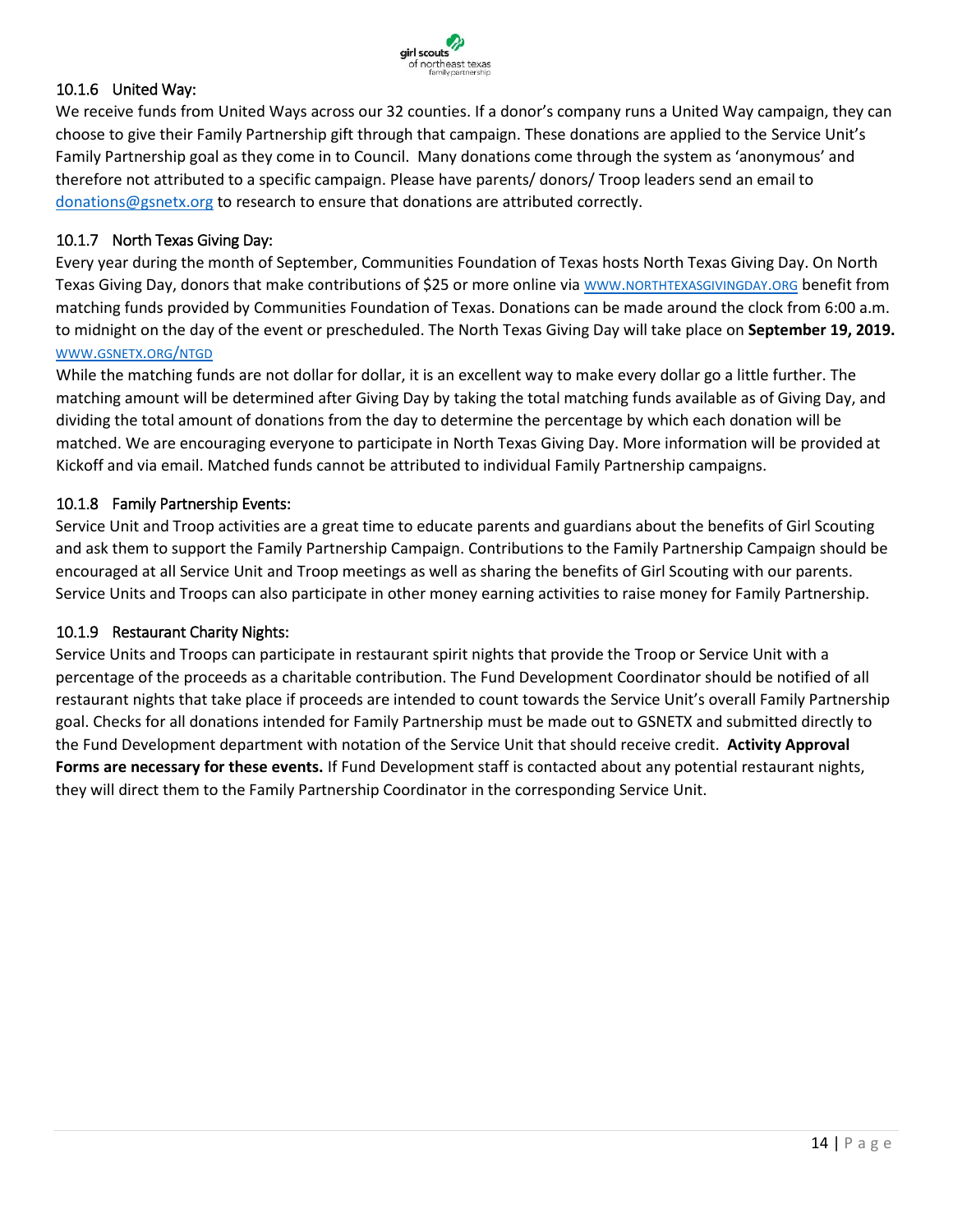

## <span id="page-14-0"></span>10.1.10 Campaign Letters and Emails:

Family Partnership Coordinators can choose to send campaign letters and emails to families within their Service Unit. Social media is another fun way to get people involved! The letter or email should detail the importance of Girl Scouting in the lives of the recipient's daughter(s) and information on the Family Partnership Campaign.

Simple email templates will be provided for council-wide Family Partnership Campaigns.

- What to include in your Family Partnership Letter/Email:
	- o Excitement!
	- o Details on how girls benefit from being a Girl Scout
	- o Description of the Family Partnership Campaign
	- o The Service Unit's current Family Partnership goal
	- $\circ$  A specific ask amount (We are encouraging all families to give \$10/month)
	- $\circ$  Overall participation goal (We encourage everyone to try and achieve a goal of 100% participation.)
	- o GSNETX mailing address for returning donations and/or specific date and time of Service Unit meeting in which donations will be collected
	- o Name and contact information of the Family Partnership Coordinator and Fund Development Coordinator for any questions that may arise.
- Strategy:
	- o Establish the timeline for letter distribution and collection.
	- $\circ$  Contact the Fund Development Coordinator to notify them of the letter or email campaign.
	- o Request any additional marketing materials, if needed
	- o Track all donations on reporting sheet to ensure that all Troops get credited for participation.
	- o Deliver all donations to Council within two weeks of the campaign end date.
- Advantages:
	- o Each Girl Scout family receives a letter educating them about the importance of Girl Scouts in the community and the impact of supporting their local Girl Scout Council.
	- $\circ$  Everyone is encouraged to participate and give a specific donation amount.
	- o A specific timeframe can be established within the Service Unit to encourage once a year participation in the letter campaign.

Please Note: The Fund Development department has a limited number of printed materials that can be provided for Family Partnership activities. We encourage everyone to include as much information about the Family Partnership Campaign in the content of your letter or email to conserve the additional materials that may be requested. All flyers and Family Partnership details are also available online at [www.gsnetx.org.](http://www.gsnetx.org/)

For a complete a description of GSNETX fundraising policies please see, Policies & Procedures under the Volunteer tab on the GSNETX websit[e](http://www.gsnetx.org/) [www.gsnetx.org.](http://www.gsnetx.org/)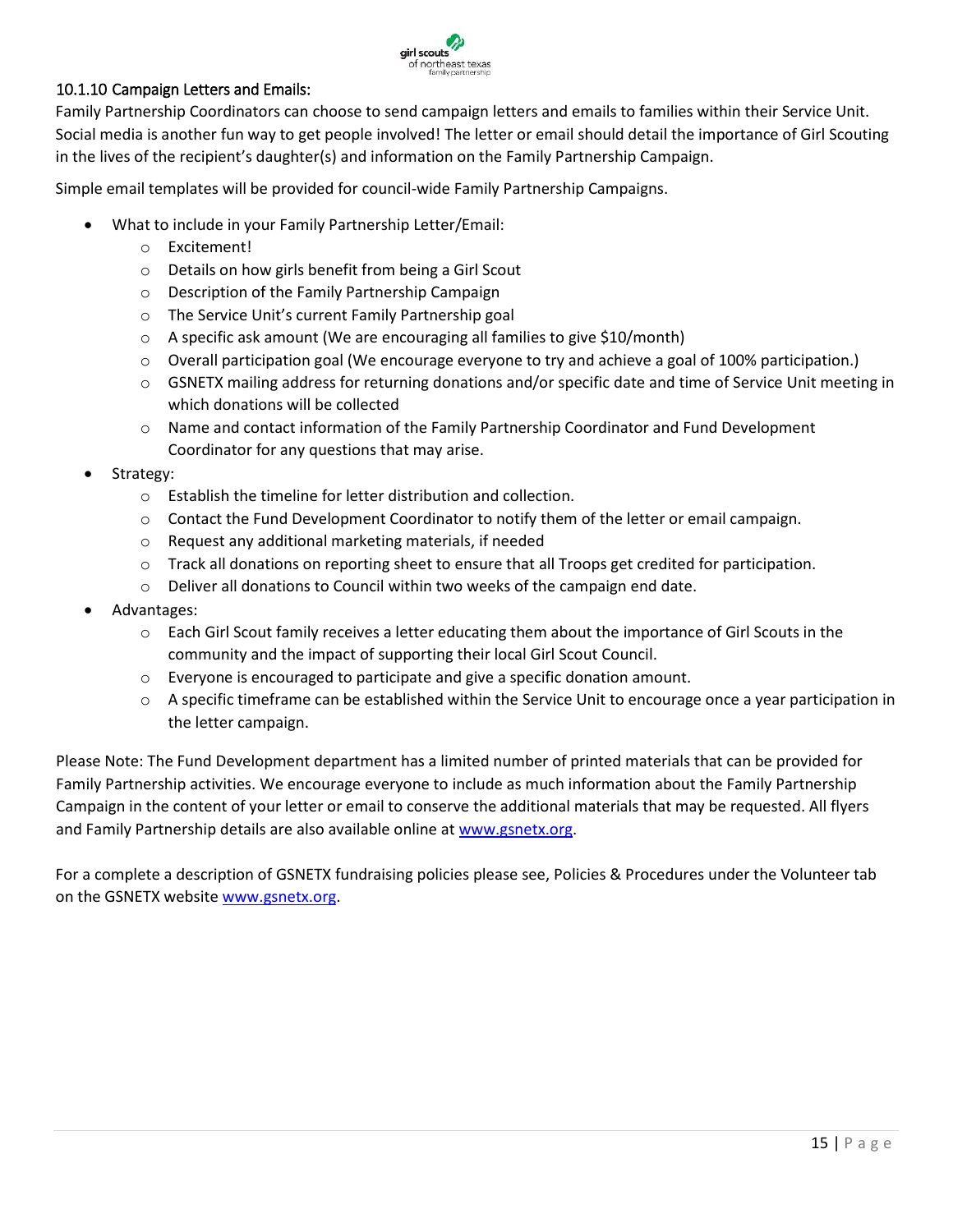

# <span id="page-15-0"></span>10.2 FAMILY PARTNERSHIP CAMPAIGN TIMELINE

**June 1:** Family Partnership Campaign Begins!

#### **August:** Family Partnership Goals Set

Family Partnership goals established by the Family Partnership Coordinators and Service Unit Managers in coordination with the Fund Development team.

#### **August (First Saturday):** Administrative Kickoff

Family Partnership Training Course

Webinars: Periodically throughout the year – check events pag[e https://www.gsnetx.org/events](https://www.gsnetx.org/events)

#### **September:** North Texas Giving Day

Encourage families to make their donation go further through North Texas Giving Day!

## **October 31:** Juliette Gordon Low's Birthday

Celebrate our founder with a fun and exciting Family Partnership event or encourage families to give in honor of Juliette Gordon Low! Participate in the Birthday Fundraiser by asking parents and Troop leaders to contribute \$18.60 in honor of our founder's birthday!

#### **December:** Activity Reports Due

Share your Family Partnership Activities and success stories with the Fund Development staff. Encourage end-ofyear and holiday giving to Girl Scouts during the month of December.

#### **February:** Girl Scouts World Thinking Day

Honor sister Girl Scouts and Girl Guides by taking time to give thanks for their international friendships. Remember that Girl Scouts of the USA is part of a global community!

#### **March:** Girl Scout's Birthday

Celebrate the Girl Scout's Birthday by planning a fun and exciting Family Partnership event or encouraging families to give to the Family Partnership Campaign! Participate in the Birthday fundraiser by asking parents and Troop leaders to contribute \$19.12 to celebrate our founding year!

#### **April 1 - August 31:** Monthly Giving Campaign

Encourage Troop leaders and parents to give monthly to Girl Scouts during this campaign to finish the year strong and get a jump-start on the next year's campaign!

#### **April 22:** Girl Scout Leader's Day

Girl Scout Leader's day honors all the volunteers who work as leaders and mentors in partnership with girls. Encourage families to give a gift in honor of their favorite or most memorable Girl Scout Leader!

#### **May 31:** Family partnership Campaign Ends

All Family Partnership money must be submitted to the Fund Development department by NOON to qualify for the current year's campaign.

#### **June 15:** Activity Reports Due

Please share all Service Unit activities since your December reports.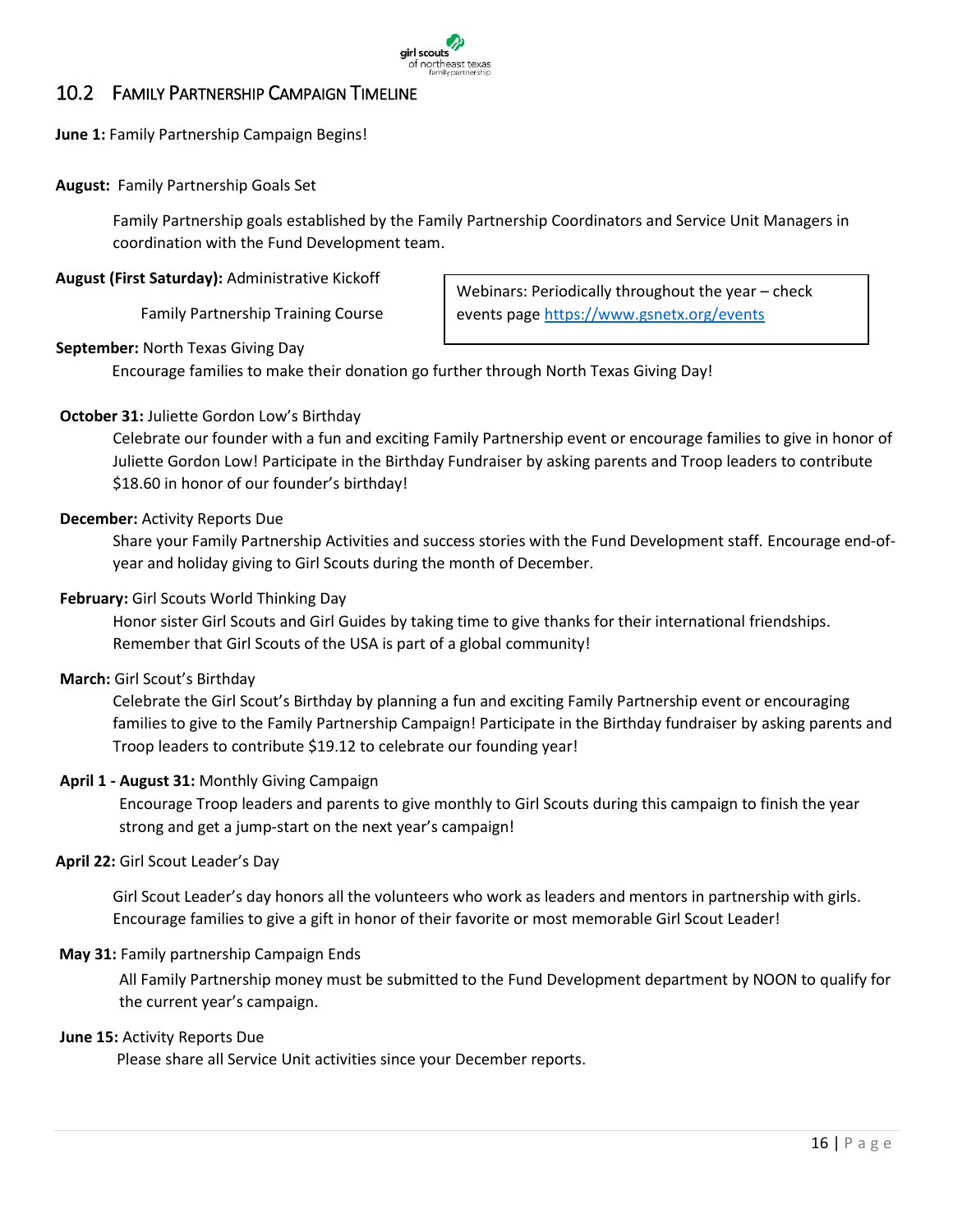

# <span id="page-16-0"></span>10.3 FREQUENTLY ASKED QUESTIONS

## <span id="page-16-1"></span>10.3.1 Where does the Family Partnership money go?

All contributions go directly to support Girl Scout programs – both the traditional Troop programs and our community programs. In addition, Family Partnership funds support Girl Scout Troop Leader recruitment, Girl Scout Troop organization, support of our seven Girl Scout Service Centers, maintenance at our camps, Girl Scout Leader training, development of new programs– wherever they can have the greatest impact.

## <span id="page-16-2"></span>10.3.2 Why should I give? I have already given so much to Girl Scouts, why should I give more?

Many of us come from Scouting families that invest in the work of developing strong male and female leaders. Girl Scouts is the premiere leadership development organization for girls. We are girl centric, girl-led and build girls of courage, confidence and character who make the world a better place. With the support of families through our Family Partnership Campaign we will increase the amount of funding we have available to provide amazing leadership opportunities for our girls.

Girl Scouts can no longer support itself with the cookie program alone to continue to provide innovative programming to girls. Girl Scout membership dues go directly to Girl Scouts of the USA. Giving to GSNETX goes directly to supporting Girl Scouts in your own area.

## <span id="page-16-3"></span>10.3.3 How much should I give?

Giving is a personal decision – please give what you can and know that your investment allows us to do more for your daughter and thousands of other girls who deserve amazing leadership experiences! Our goal is to have **100%** of our Girl Scout families participating at a level is most comfortable to them. Monthly giving is a great option to give what you can without significantly impacting your budget all at once.

#### <span id="page-16-4"></span>10.3.4 How can I give?

Remember to make your Family Partnership gift as you renew your membership or sign up as new member. Visit WWW.[GSNETX](http://www.gsnetx.org/).ORG/GIV[E](http://www.gsnetx.org/) to make a Family Partnership gift online today or print out the Family Partnership flyer online to mail your donation. There are so many different ways to give outlined on page 10- give in the way that best fits you and your family.

#### <span id="page-16-5"></span>10.3.5 Why do we ask our members for support?

With over 25,000 families engaged in Girl Scouting, we feel very lucky to have such strong, passionate supporters. You are the ones who truly know the power of Girl Scouting and we ask you to invest in our programs knowing the impact that each dollar has. In addition to the generosity of our members, we also seek support from corporations, foundations and individuals (outside of our membership) to invest in the future leaders of tomorrow.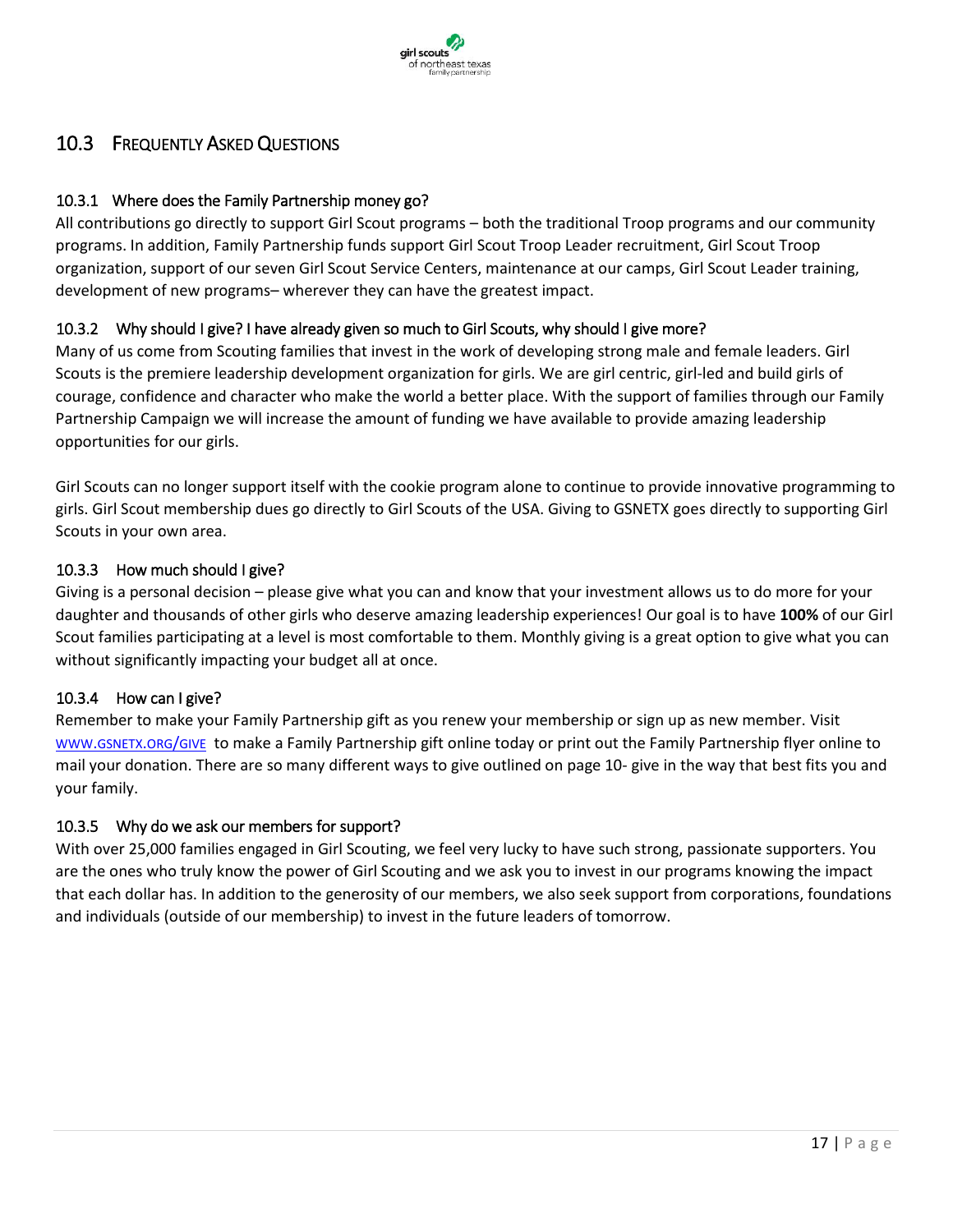

# <span id="page-17-0"></span>10.3.6 Can I give through my United Way gift?

We receive funds from United Ways across our 32 counties. We were an original partner with United Way of Metropolitan Dallas in 1924 and are still pleased to be in the core group of agencies providing services to girls and families in an effort to improve the education, income, and health of all in our community. If your company runs a United Way campaign, you can choose to give your Family Partnership gift through that campaign. These donations are applied to the Service Unit's Family Partnership goal as they come in to Council. Note: United Way does take a % of donations, so Family Partnership Coordinators need to be aware of this when tracking.

## <span id="page-17-1"></span>10.3.7 How can I get my company involved?

Some companies will match your contribution and some companies will support agencies for which you volunteer. Ask your employer and apply for the match – we can put it to good use supporting our girls! Please be sure to let your company and the Fund Development Coordinator know about the gift. The company will need to note on the check that it is for Family Partnership as well as identify the Service Unit and/or Troop. Dollars contributed by companies can help you reach your goal and earn a rebate. If your company has a 'jeans day' or other fundraiser- ask for Girl Scouts to be a beneficiary!

# <span id="page-17-2"></span>10.3.8 Can my Service Unit benefit from Family Partnership gifts?

Yes! The council offers rebates to Girl Scout Service Units that actively participate in the family Partnership Campaign. These funds are distributed annually to the Service Units so that they are able to do more for the girls in their Service Unit at a very local level.

## <span id="page-17-3"></span>10.3.9 Does my gift support girls in my community?

In addition to the Family Partnership rebate program that brings dollars back directly to each Girl Scout Service Unit, the Council is committed to providing programs and services in all of our 32 counties. Additionally, Family Partnership money also benefits anyone in your area that has applied for financial aid. We are excited about all of our girls across 23,000 square miles and are committed to providing great leadership experiences for them all.

#### <span id="page-17-4"></span>10.3.10 How much does it cost to provide the Girl Scout leadership program to our girls?

The council invests more than \$548 per girl per year to provide quality program activities and training. This includes volunteer training and education, values and life skills training, leadership development programs, camp programs and maintenance, and much more.

#### <span id="page-17-5"></span>10.3.11 Why can't we continue to rely on cookie revenue to support our programs?

The Girl Scout Cookie Program is a wonderful financial literacy program that teaches girls organization, responsibility, goal-setting, money management skills, business etiquette, and how to make "the ask." Today those dollars support much of our programming, but not all. As we continue to provide outstanding leadership opportunities for girls, the Cookie Program is not able to cover all of these costs. We must engage our families and the external community to support the leadership development of our girls to help them become the leaders of tomorrow. Building strong successful women is a cause that all families, not just Girl Scout families, should care strongly about, and we are working hard to share that message.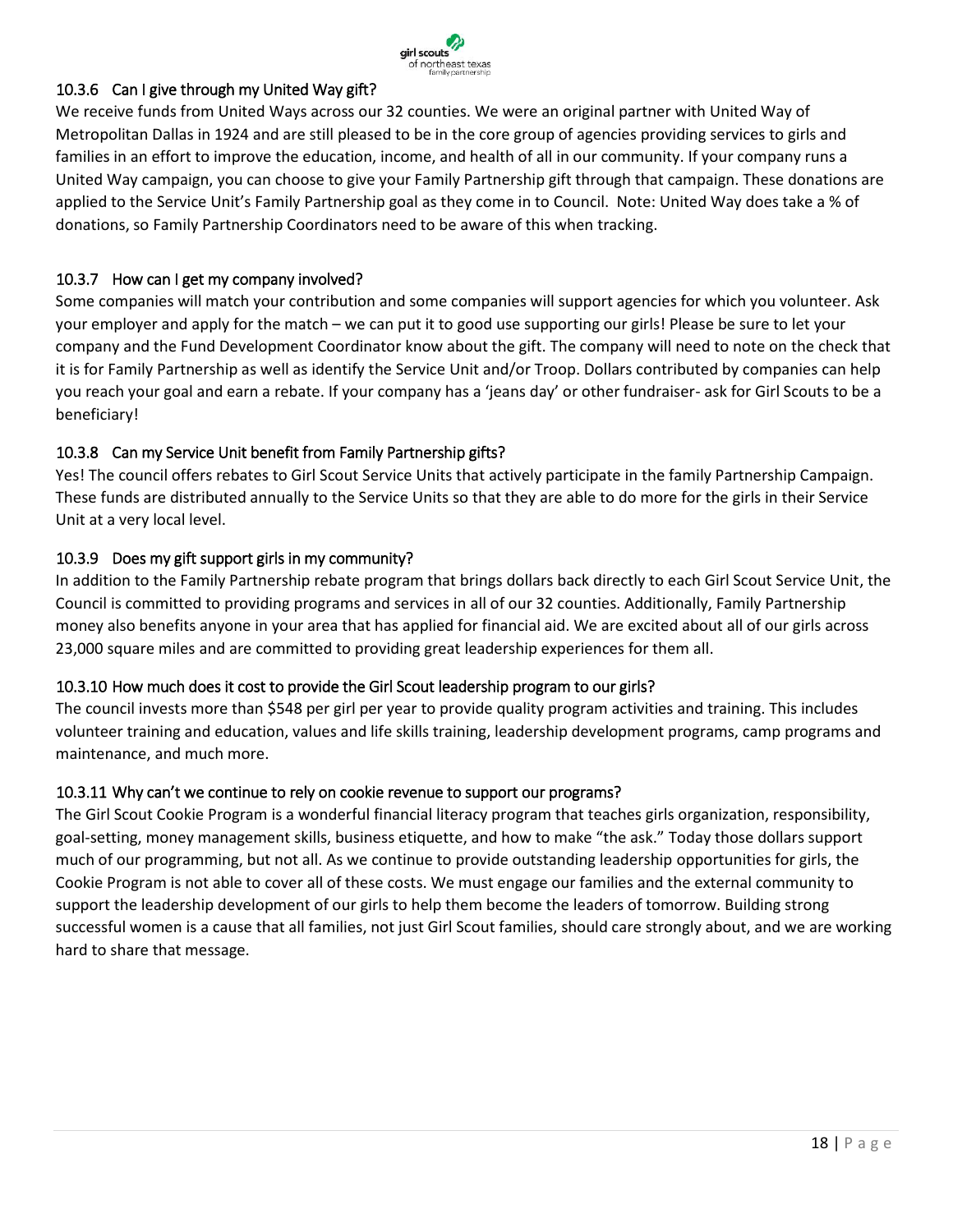<span id="page-18-0"></span>

- Have a silent auction! Ask your Troop to donate their own art or ask community business to donate items or services to be auctioned with the proceeds benefitting you Family Partnership Campaign.
- Celebrate Juliette Low's Birthday on October 31<sup>st</sup> and Girl Scout's Birthday on March 12<sup>th</sup>!

girl scouts of northeast texas<br>family partnership

- Fundraise with food! Host a BBQ, chili cook-off, pancake breakfast, ice cream social, picnic, etc. The possibilities are endless! On every table (or picnic blanket), have a card that talks about the Family Partnership Campaign and what it supports.
- Host a themed dance! Have everyone break out their costumes to dance the night away. Suggested themes: western, disco, sock hop, luau, fiesta, Mardi Gras, Halloween, etc. You could even make it a father/daughter dance!
- Encourage end-of-year/holiday giving at a Service Unit or Troop event/celebration in December.
- Sponsor a family night out! Invite your Troop and their families out to the skating rink or other family entertainment venue where girls bring their Family Partnership envelope and parents and siblings make a contribution of \$2-5 per person.
- Have a yard sale! After everyone does their annual spring cleaning, collect the sellable items and set up a table. It's a great opportunity for girls to practice marketing and handling money.
- Celebrate camping! After Troop campouts, send letters to all families highlighting the fun their daughters had. Include a Family Partnership envelope asking for their support in helping others attend summer camp or paying for future materials.
- Host a backyard carnival! Ask local businesses to donate food (or have a bake sale), collect the face paint, find a local band or DJ, and celebrate! Sell tickets or have free admission with a suggested donation.
- Promote Monthly Giving! Host a craft day where girls make daisy crafts- daisy chains, crocheted flowers, or drawings to give to parents who participate in the campaign!
- Celebrate the end of the year! As the Girl Scout year winds down, bridging and end-of year ceremonies are the perfect opportunities to fundraise. It is when everyone is focused on celebrating the wonderful experiences and accomplishments of the Girl Scout year! Translate that enthusiasm into support for future Girl Scout endeavors.

**These are just a few suggestions. Please don't feel restricted to this list. The sky is the limit, especially with the creativity and resourcefulness of our girls!**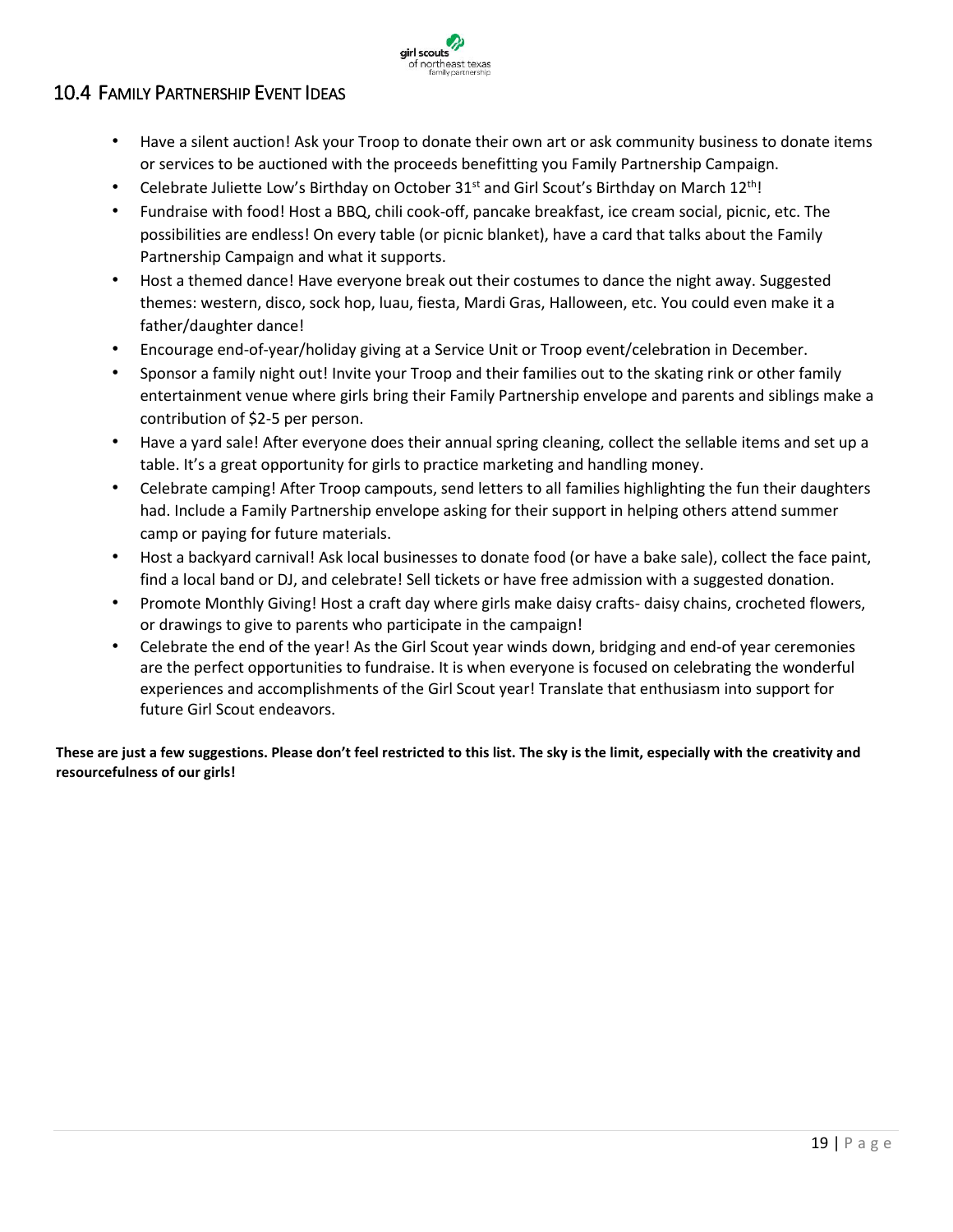

# <span id="page-19-0"></span>11 SAMPLE COMMUNICATIONS

# <span id="page-19-1"></span>11.1 FAMILY PARTNERSHIP EMAIL TO PARENTS FROM THE SU

Dear Girl Scout Parent/Guardian,

As a Girl Scout parent, you know that Girl Scouting provides girls with amazing opportunities – you already see that in your girl! Together, we get a girl started on her path, and she can take it anywhere from there. With your help, we can ensure that 25,000+ girls across Northeast Texas can benefit from Girl Scouting.

The Family Partnership Campaign is a joint effort between Girl Scout families and Girl Scouts of Northeast Texas to support the many programs from which your girl and every other girl benefits:

- Supporting and organizing Girl Scout Troops
- Girl Scout leader training
- Maintenance at our camps
- Development of new programs and program events
- Support of our seven Girl Scout Service Centers

Family involvement in Girl Scouting, both personal and financial, is essential to support the Troop, the volunteers, and the Council. A financial contribution to the Family Partnership Campaign provides monetary support for continued growth of a quality Girl Scout program, which we all believe helps build girls of courage, confidence, and character, who make the world a better place.

Many think that the Girl Scout annual membership fee we pay to register our girls stays with Girl Scouts of Northeast Texas, but unfortunately, it does not. The \$25 annual fee is for membership goes to Girl Scouts of the USA which supports program development and pays for the activity insurance that covers each registered member.

In order to provide a positive experience for all girls, we count on members like you to support us locally through the Family Partnership Campaign. Our Service Unit would love to have **100%** participation in our Family Partnership Campaign, so any amount your family can contribute makes a difference.

Simply put, your Family Partnership gift is an investment in something close to home and close to your heart: your girl. Sincerely,

#### **(Insert your name, contact information, and [www.gsnetx.org](http://www.gsnetx.org/) for more info)**

Tagline at the end of EVERY Service Unit or Troop email: Invest in Girls, Change the World - WWW.GSNETX.ORG/[DONATENOW](http://www.gsnetx.org/donatenow)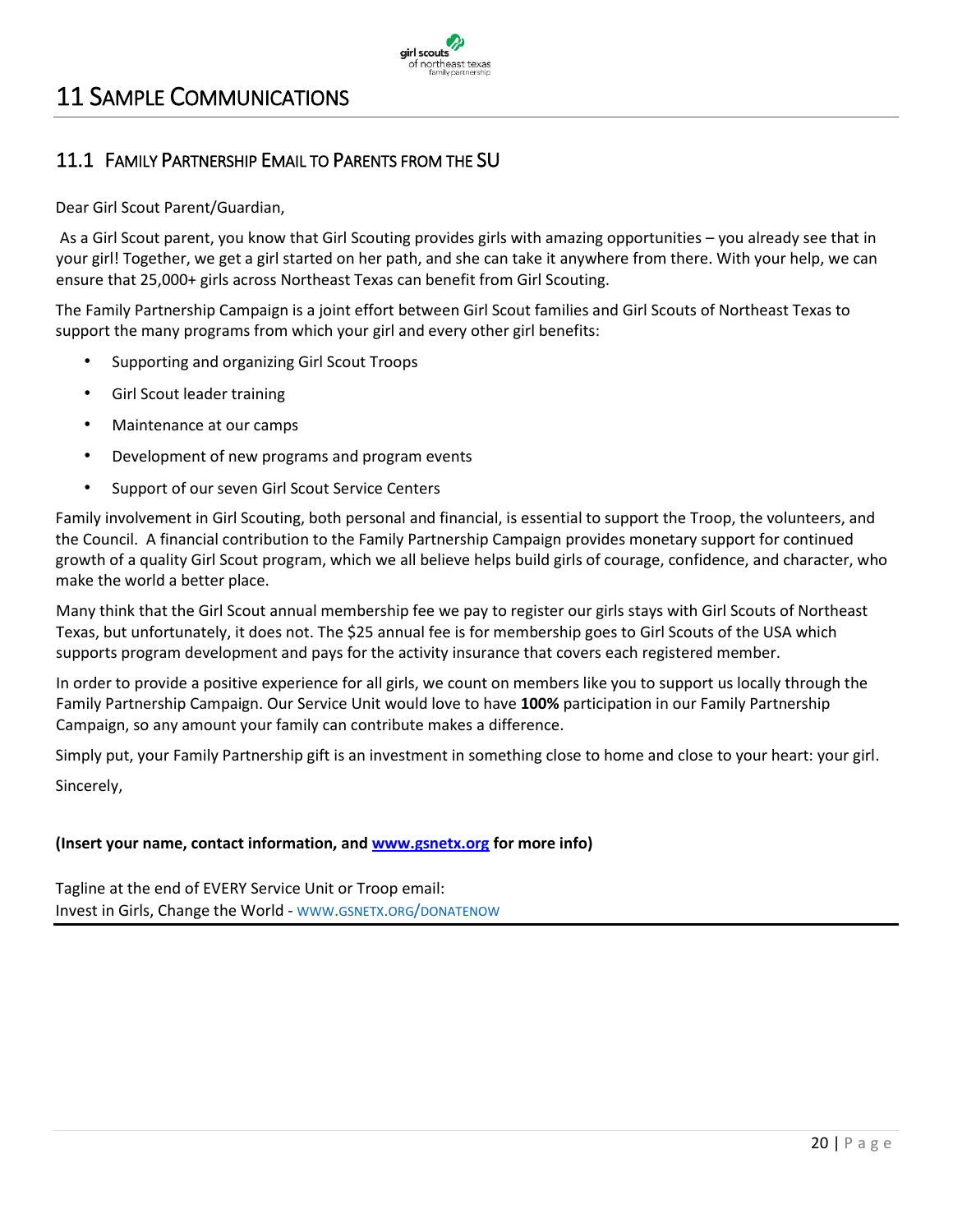

# <span id="page-20-0"></span>11.2 FAMILY PARTNERSHIP SHORT EMAILS

Dear Girl Scout Parent/Guardian,

As a Girl Scout parent, you know that Girl Scouting provides girls with amazing opportunities – you already see that in your girl! We need your help to make sure that Girl Scouts of Northeast Texas can continue building girls of courage, confidence, and character who make the world a better place.

Please consider making an investment in the future leaders of tomorrow by making a gift to Girl Scouts of Northeast Texas. We are asking all the parents in Service Unit \_\_\_\_ to invest in girls locally by giving \$10 a month. To sign-up for monthly giving or to make a one-time gift, please visi[t www.gsnetx.org/give](http://www.gsnetx.org/give) and remember to put your Troop # and Service Unit # under "Troop Recognition" so that our Service Unit gets credit for your gift as part of our Family Partnership campaign.

Sincerely,

## **(Insert your name, contact information, and [www.gsnetx.org](http://www.gsnetx.org/) for more info)**

Tagline at the end of EVERY Service Unit or Troop email: Invest in Girls, Change the World - WWW.GSNETX.ORG/[DONATENOW](http://www.gsnetx.org/donatenow)

Dear Girl Scout Parent/Guardian,

I have been a Girl Scout volunteer for \_\_\_\_\_ years and I have seen the impact of Girl Scouts on my daughter and countless others. Girl Scouts of Northeast Texas is building the future leaders of tomorrow, and we need your help to ensure that our girls get the most innovative programming to help them on their path to success.

Please consider making a gift at whatever level you feel comfortable to invest in girls. Girl Scouts is building girls with courage, confidence, and character- and having fun at the same time! Help make this impact greater at [www.gsnetx.org/donatenow](http://www.gsnetx.org/donatenow) and remember to put your Troop # and Service Unit # under "Troop Recognition!"

Sincerely,

#### **(Insert your name, contact information, and [www.gsnetx.org](http://www.gsnetx.org/) for more info)**

Tagline at the end of EVERY Service Unit or Troop email: Invest in Girls, Change the World - WWW.GSNETX.ORG/[DONATENOW](http://www.gsnetx.org/donatenow)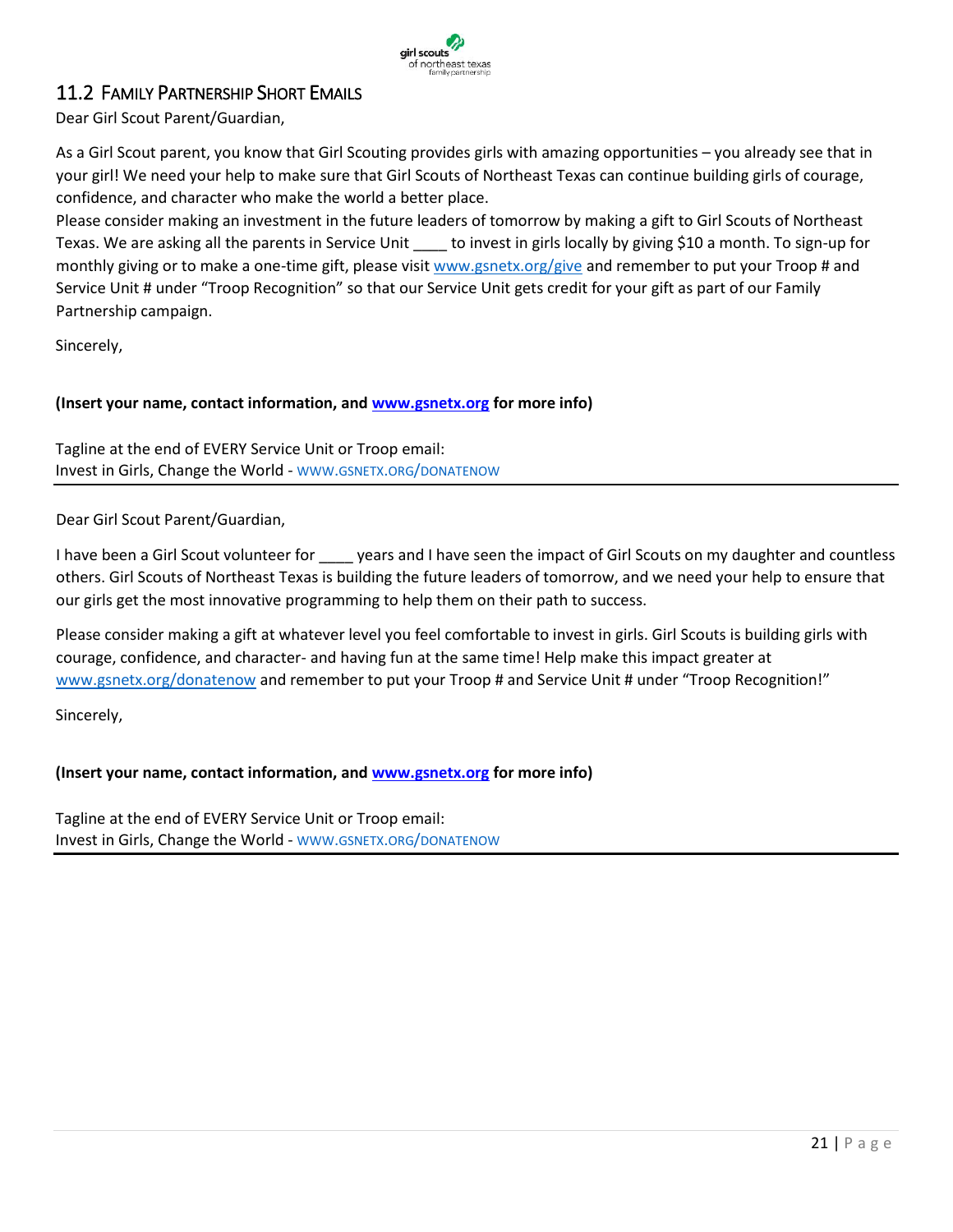

# <span id="page-21-0"></span>11.3 TROOP LEADER LETTER TO PARENTS

Dear Parents,

Girl Scouting opens doors, creates new opportunities, and gives girls the tools and resources they need to reach their fullest potential. Who knows better than YOU the difference that Girl Scouting makes in the life of a girl.

The Family Partnership Campaign provides the financial support needed to enable girls and adults to achieve the mission and goals of the Girl Scout program. When you make a gift to the Family Partnership Campaign, you join with other Girl Scout parents to form a partnership that delivers life-changing programs to your girls. Your contribution provides:

- Quality programs focused on leadership development, skill building, community involvement and just plain **FUN**!
- Training materials and publications for girls and leaders
- Camps and outdoor facilities
- Service Centers to serve the needs of our girls and volunteer leaders
- Fun and exciting Girl Scout programs, events, and activities

This year, our Troop would like to have **100% participation** in the Girl Scouts of Northeast Texas Family Partnership Campaign. All contributions to the campaign go directly to help provide the Girl Scout Leadership Experience for our daughters.

Thank you in advance for your consideration. Remember your gift is a tax-deductible donation and all funds collected stay right here in our local community. It's true that making a contribution to this fund is purely voluntary; however, any amount that you can afford is valued. In the end, your Family Partnership gift is an investment in something close to home and close to your heart: your girl.

Sincerely,

# **(Insert your name, contact information, and [www.gsnetx.org](http://www.gsnetx.org/) for more info)**

Tagline at the end of EVERY Service Unit or Troop email: Invest in Girls, Change the World - WWW.GSNETX.ORG/[DONATENOW](http://www.gsnetx.org/donatenow)

# <span id="page-21-1"></span>11.4 SAMPLE NOTECARD TO HAND OUT AT TROOP MEETING PICK-UP/DROP-OFF:

Has Girl Scouts made a difference in your girl's life? Consider a contribution to GSNETX- and our Service Unit gets credit! Put your Troop # & Service Unit # in at the website below.

Invest in Girls, Change the World - WWW.GSNETX.ORG/[DONATENOW](http://www.gsnetx.org/donatenow)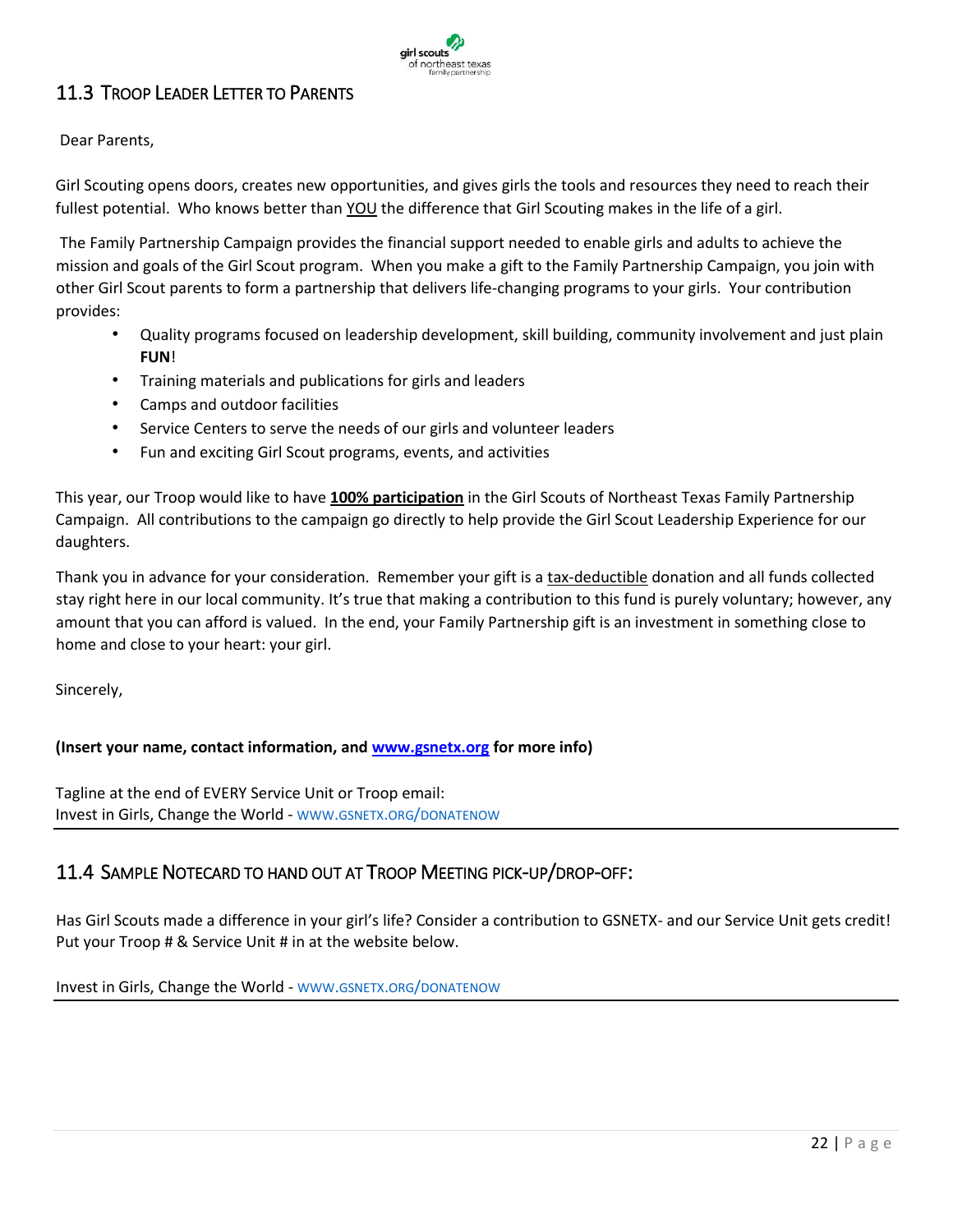

# <span id="page-22-0"></span>11.5 FAMILY PARTNERSHIP SCRIPT FOR SERVICE UNIT EVENTS

Hi, I'm \_\_\_\_, the Family Partnership Coordinator for Service Unit # \_\_\_\_. I help the Council raise money for Girl Scout programs, camp, and volunteer trainings. With your help, we can ensure that more than 25,000 girls in Northeast Texas can benefit from the Girl Scout Leadership Experience.

The Family Partnership Campaign is a joint effort between Girl Scout families and Girl Scouts of Northeast Texas to support girls and adults in achieving the mission and goals of the Girl Scout program. The campaign provides critical funding for the many programs from which every girl benefits, such as:

- Adult volunteer training (safety, curriculum, camping, etc.)
- Maintenance at our camps
- Financial support for Girl Scout programs and events, camps, and field trip costs
- Free program and resource materials such as *Volunteer Essentials* and *Program Opportunities for Girls and Adults*
- Council recognition programs and events for girls and volunteers
- Continuous development of new programs

I believe that you'll agree Girl Scouting is the best value around. It costs more than \$548 to serve just one girl each year, and Girl Scouts of Northeast Texas subsidizes most of this cost. This amount includes dollars spent at the council level to supplement program opportunities, fees paid by parents for program activities, and money earned by the Troop to help defer costs for each girl.

Many think that the annual membership fee and the profits from our Cookie Program cover the cost for each girl. Unfortunately, this is not true. Membership fees go directly to Girl Scouts of the USA for program development and activity insurance, and cookie revenue only cover part of that cost. This means that we need help to supply the remaining costs to provide the full Girl Scouting Leadership Experience for each girl, and we count on members like you to help us.

We value your involvement in Girl Scouting because it is essential in achieving our mission to build girls of courage, confidence, and character who make the world a better place. A financial contribution to the Family Partnership Campaign is over and above your current generous gifts of time and talent. It is monetary support for continued growth of a quality Girl Scout program.

Please give whatever you feel comfortable giving. It is your decision how much you contribute and it is entirely confidential. Please know that any size gift is appreciated and will make a difference. Don't think of it as a payment to an organization, but an investment in girls that will change the world!

There are so many different ways to give. You can give online, via check, through United Way or your company. You can give once- or set up monthly gifts! Every little bit makes a difference in girl's lives.

Thank you for your time, and please let me know if you have any questions.

# **(Insert your name, contact information, and [www.gsnetx.org](http://www.gsnetx.org/) for more info)**

Tagline at the end of EVERY Service Unit or Troop email: Invest in Girls, Change the World - WWW.GSNETX.ORG/[DONATENOW](http://www.gsnetx.org/donatenow)